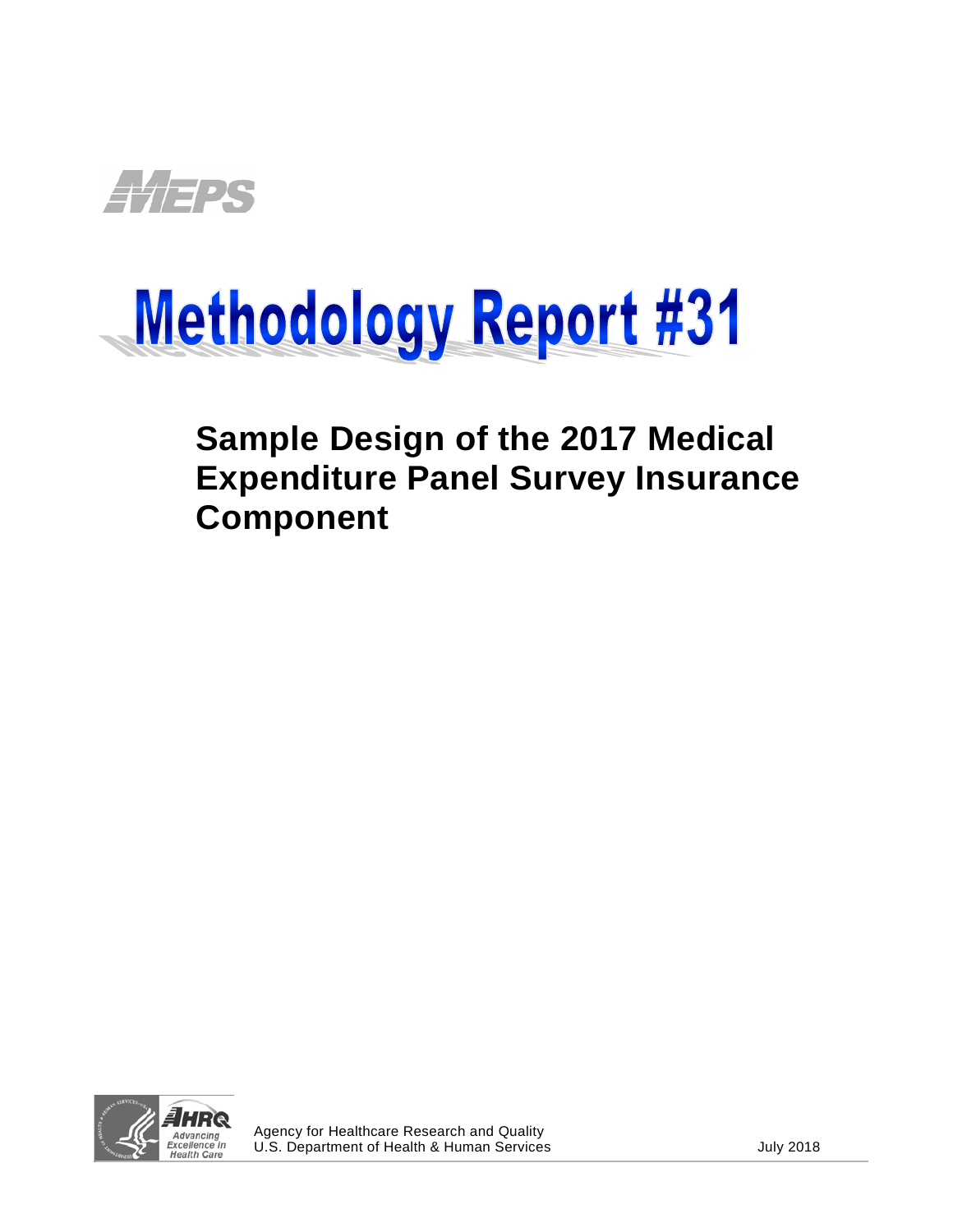#### **Abstract**

The primary purpose of this report is to describe the sample design, sample allocation, and sample selection process for the 2017 MEPS Insurance Component (MEPS-IC). This information is important for researchers using the data who wish to understand the details of its sampling design. Following a brief overview, both the private-sector and public (State and local governments) sector designs are described. The details presented in this report apply specifically to the 2017 data year, however the appendices include a history of sample allocation changes to the MEPS-IC.

#### **Suggested Citation**

Davis, K. *Sample Design of the 2017 Medical Expenditure Panel Survey Insurance Component*. Methodology Report #31. July 2018. Agency for Healthcare Research and Quality, Rockville, MD. [http://www.meps.ahrq.gov/mepsweb/data files/publications/mr31/mr31.pdf](/mepsweb/data_files/publications/mr31/mr31.pdf)

∗ ∗ ∗

The estimates in this report are based on the most recent data available at the time the report was written. However, selected elements of MEPS data may be revised on the basis of additional analyses, which could result in slightly different estimates from those shown here. Please check the MEPS Web site for the most current file releases.

Center for Financing, Access, and Cost Trends Agency for Healthcare Research and Quality 5600 Fishers Lane Rockville, MD 20857 [http://www.meps.ahrq.gov](http://www.meps.ahrq.gov/)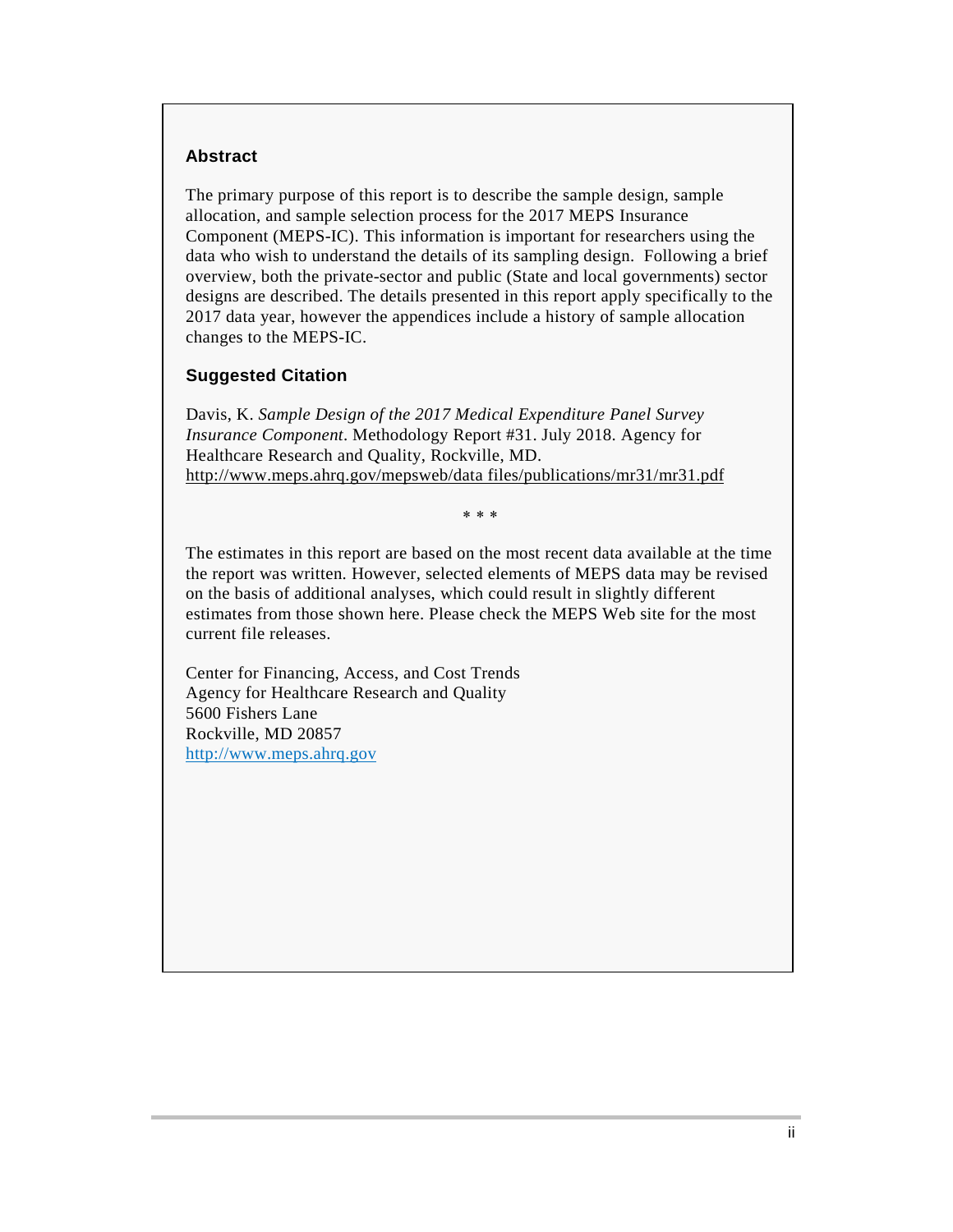#### **Background**

#### **The Medical Expenditure Panel Survey (MEPS)**

The Medical Expenditure Panel Survey (MEPS) is conducted to provide nationally representative estimates of health care use, expenditures, sources of payment, and insurance coverage for the U.S. civilian noninstitutionalized population. MEPS is cosponsored by the Agency for Healthcare Research and Quality (AHRQ), formerly the Agency for Health Care Policy and Research, and the National Center for Health Statistics (NCHS).

MEPS comprises three component surveys: the Household Component (HC), the Medical Provider Component (MPC), and the Insurance Component (IC). The HC is the core survey, and it forms the basis for the MPC sample and part of the IC sample. Together these surveys yield comprehensive data that provide national estimates of the level and distribution of health care use and expenditures, support health services research, and can be used to assess health care policy implications.

MEPS is the third in a series of national probability surveys conducted by AHRQ on the financing and use of medical care in the United States. The National Medical Care Expenditure Survey (NMCES) was conducted in 1977 and, the National Medical Expenditure Survey (NMES) in 1987. Beginning in 1996, MEPS continued this series with design enhancements and efficiencies that provide a more current data resource to capture the changing dynamics of the health care delivery and insurance system.

The design efficiencies incorporated into MEPS are in accordance with the Department of Health and Human Services (DHHS) Survey Integration Plan of June 1995, which focused on consolidating DHHS surveys, achieving cost efficiencies, reducing respondent burden, and enhancing analytical capacities. To accommodate these goals, new MEPS design features include linkage with the National Health Interview Survey (NHIS), from which the sample for the MEPS-HC is drawn, and enhanced longitudinal data collection for core survey components. The MEPS-HC augments NHIS by selecting a sample of NHIS respondents, collecting additional data on their health care expenditures, and linking these data with additional information collected from the respondents' medical providers, employers, and insurance providers.

#### **Household Component**

The MEPS-HC, a nationally representative survey of the U.S. civilian noninstitutionalized population, collects medical expenditure data at both the person and household levels. The HC collects detailed data on demographic characteristics, health conditions, health status, use of medical care services, charges and payments, access to care, satisfaction with care, health insurance coverage, income, and employment.

The HC uses an overlapping panel design in which data are collected through a preliminary contact followed by a series of five rounds of interviews over a two-and-ahalf year period. Using computer-assisted personal interviewing (CAPI) technology, data on medical expenditures and use for two calendar years are collected from each household. This series of data collection rounds is launched each subsequent year on a new sample of households to provide overlapping panels of survey data and, when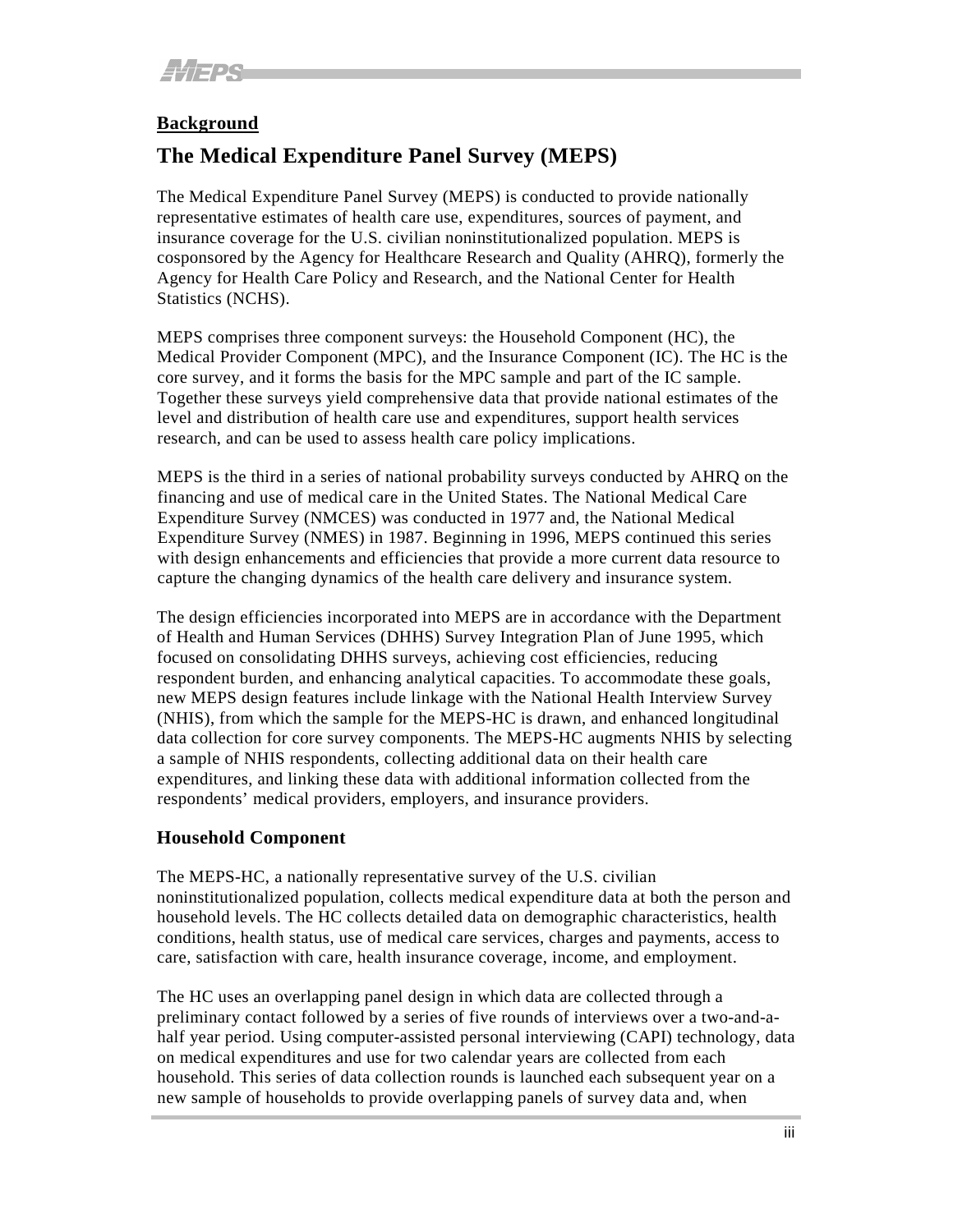combined with other ongoing panels, will provide continuous and current estimates of health care expenditures.

The sampling frame for the MEPS-HC is drawn from respondents to NHIS, conducted by NCHS. NHIS provides a nationally representative sample of the U.S. civilian noninstitutionalized population, with oversampling of Hispanics and blacks.

#### **Medical Provider Component**

The MEPS-MPC supplements and validates information on medical care events reported in the MEPS-HC by contacting medical providers and pharmacies identified by household respondents. The MPC sample includes all hospitals, hospital physicians, home health agencies, and pharmacies reported in the HC. Also included in the MPC are all office-based physicians:

- Providing care for HC respondents receiving Medicaid.
- Associated with a 75 percent sample of households receiving care through an HMO (health maintenance organization) or managed care plan.
- Associated with a 25 percent sample of the remaining households. Data are collected on medical and financial characteristics of medical and pharmacy events reported by HC respondents, including:
- Diagnoses coded according to ICD-9 or ICD-10 (9th or 10th Revision, International Classification of Diseases) and DSMIV (Fourth Edition, Diagnostic and Statistical Manual of Mental Disorders).
- Physician procedure codes classified by CPT-4 (Current Procedural Terminology, Version 4).
- Inpatient stay codes classified by DRG (diagnosis related group).
- Prescriptions coded by national drug code (NDC), medication names, strength, and quantity dispensed.
- Charges, payments, and the reasons for any difference between charges and payments.

The MPC is conducted through telephone interviews and mailed survey materials.

#### **Insurance Component**

The MEPS-IC collects data on health insurance plans obtained through private- and public- sector employers. Data obtained in the IC include the number and types of private insurance plans offered, benefits associated with these plans, premiums, contributions by employers and employees, and employer characteristics.

Establishments participating in the MEPS-IC are selected through three sampling frames:

 A list of employers or other insurance providers identified by MEPS-HC respondents who report having private health insurance at the Round 1 interview.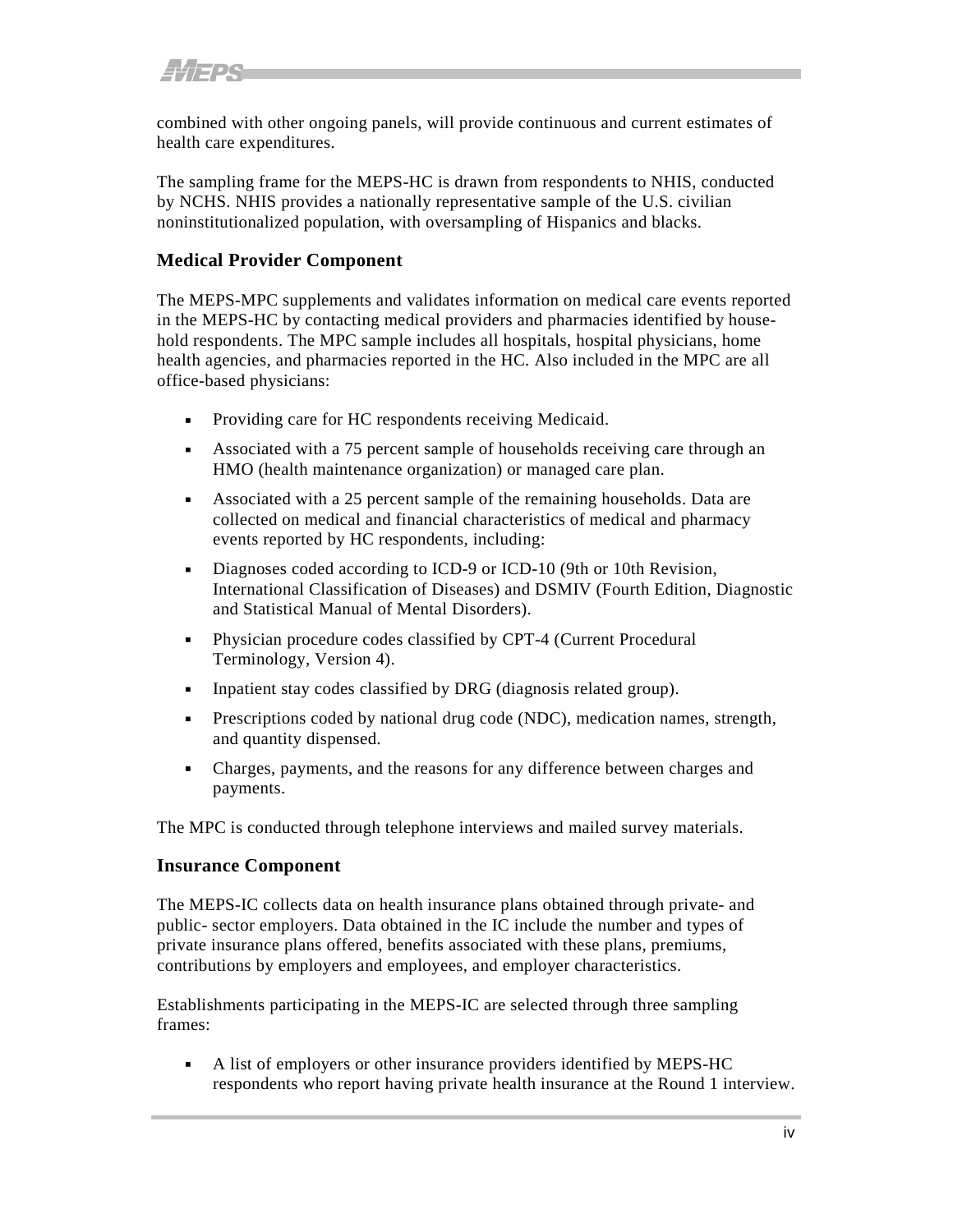- A Bureau of the Census list frame of private-sector business establishments.
- The Census of Governments from the Bureau of the Census.

To provide an integrated picture of health insurance, data collected from the first sampling frame (employers and other insurance providers) are linked back to data provided by the MEPS-HC respondents. Data from the other three sampling frames are collected to provide annual national and State estimates of the supply of private health insurance available to American workers and to evaluate policy issues pertaining to estimates of employer contributions to group health insurance from the MEPS-IC in the computation of Gross Domestic Product (GDP).

The MEPS-IC is an annual panel survey. Data are collected from the selected organizations through a prescreening telephone interview, a mailed questionnaire, and a telephone follow-up for nonrespondents.

#### **Survey Management**

MEPS-HC and MPC data are collected under the authority of the Public Health Service Act. Data are collected under contract with Westat. Data sets and summary statistics are edited and published in accordance with the confidentiality provisions of the Public Health Service Act and the Privacy Act. The National Center for Health Statistics (NCHS) of the Centers for Disease Control and Prevention provides consultation and technical assistance related to the selection of the MEPS household sample.

As soon as data collection and editing are completed, the MEPS survey data are released to the public in staged releases of summary reports, micro data files, and tables via the MEPS Web site: [www.meps.ahrq.gov.](http://www.meps.ahrq.gov/) Selected data can be analyzed through MEPSnet, an online interactive tool designed to give data users the capability to statistically analyze MEPS data in a menu-driven environment.

Additional information on MEPS is available from the MEPS project manager or the MEPS public use data manager at the Center for Financing, Access, and Cost Trends, Agency for Healthcare Research and Quality, 5600 Fishers Lane, Rockville, MD 20857; 301-427-1406, or email [MEPSProjectDirector@ahrq.hhs.gov.](mailto:MEPSProjectDirector@ahrq.hhs.gov)

AHRQ Publications Clearinghouse Attn: (publication number) P.O. Box 8547 Silver Spring, MD 20907 800-358-9295 703-437-2078 (callers outside the United States only) 888-586-6340 (toll-free TDD service; hearing impaired only) To order online, send an email to: [ahrqpubs@ahrq.gov.](mailto:ahrqpubs@ahrq.gov)

Be sure to specify the AHRQ number of the document or CD-ROM you are requesting. Selected electronic files are available on the MEPS Web site: <http://www.meps.ahrq.gov/>.

For more information, visit the MEPS Web site or email [MEPSProjectDirector@ahrq.hhs.gov.](mailto:MEPSProjectDirector@ahrq.hhs.gov)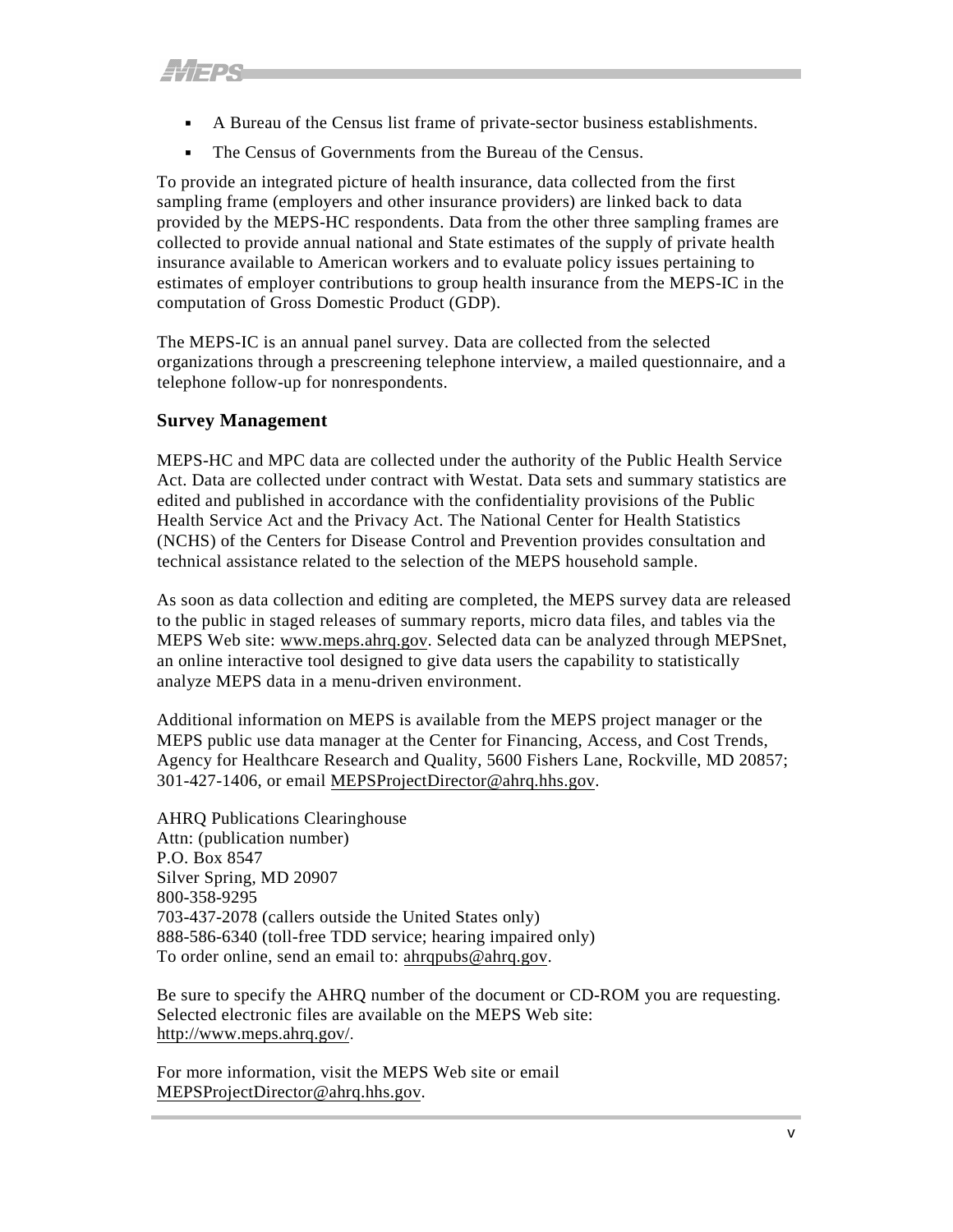## **Table of Contents**

| SAMPLE DESIGN OF THE 2017 MEDICAL EXPENDITURE PANEL SURVEY                              |
|-----------------------------------------------------------------------------------------|
|                                                                                         |
|                                                                                         |
|                                                                                         |
|                                                                                         |
|                                                                                         |
|                                                                                         |
|                                                                                         |
|                                                                                         |
|                                                                                         |
| Table 2. Private-Sector Stratum Boundaries and Non-Certainty Allocations, 20177         |
|                                                                                         |
|                                                                                         |
|                                                                                         |
|                                                                                         |
| Table 4. State and Local Government Allocations per Census Division, 2017 11            |
|                                                                                         |
|                                                                                         |
|                                                                                         |
| Appendix A. 2017 MEPS-IC Relative Standard Error Estimation Goals 14                    |
| Appendix B. Example of Revised Selection Probabilities for Two Private-Sector Firms  15 |
| Appendix C. History of Changes to the MEPS-IC Sample Allocation  16                     |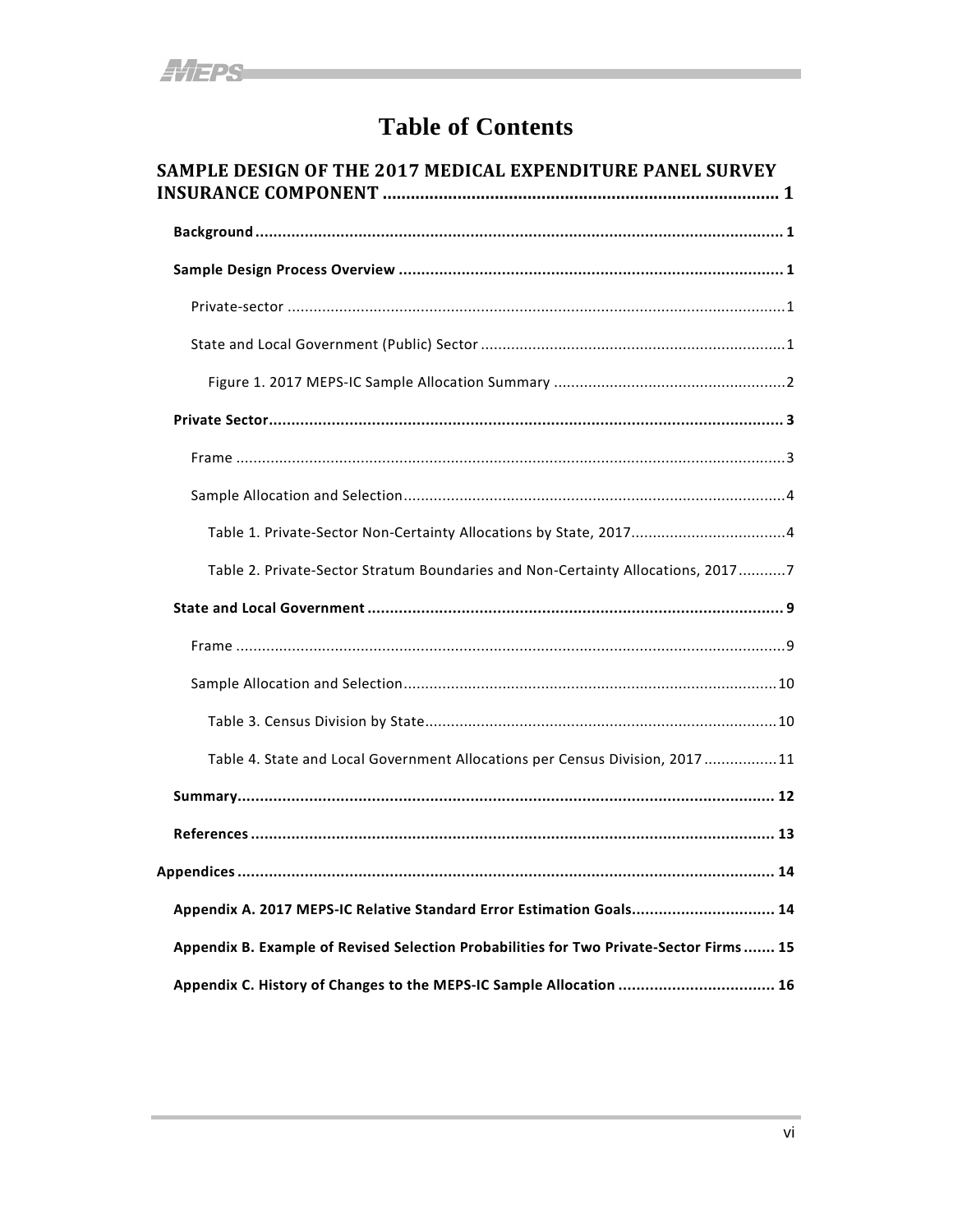### <span id="page-6-0"></span>**Sample Design of the 2017 Medical Expenditure Panel Survey Insurance Component**

<span id="page-6-1"></span>*Karen E. Davis, MA*

#### **Background**

The Medical Expenditure Panel Survey Insurance Component (MEPS-IC) is an annual federal survey of employers that is a major source of information on employer-related health insurance in the United States. The survey is sponsored by the Agency for Healthcare Research and Quality (AHRQ) and conducted by the U.S. Census Bureau. It is designed to collect employment-related health insurance information, such as whether insurance is offered and if so, the annual premiums, enrollments, employee contributions, and types of offered plans, deductibles, coverage and copayments. Employer characteristics such as firm size, type of industry, average payroll per employee, and other items are also collected.

The survey was first administered in 1997, with data collected for the entire 1996 calendar year. Each year, a large number of tables of estimates are published on the MEPS website for each annual survey

[\(http://meps.ahrq.gov/mepsweb/data\\_stats/quick\\_tables.jsp#insurance\)](http://meps.ahrq.gov/mepsweb/data_stats/quick_tables.jsp#insurance). These tables provide estimates at the National, State, and Census geographic division levels as well as for selected metropolitan statistical areas (MSA). Data from the MEPS-IC are only released in aggregate tabular format because of Census confidentiality restrictions. Researchers can apply for permission to use the restricted-access microdata at designated Research Data Centers (RDCs). For more information about these RDCs, see: [https://www.census.gov/about/adrm/fsrdc/locations.html.](https://www.census.gov/about/adrm/fsrdc/locations.html)

This report describes the sample design, sampling allocation, and sample selection process for the 2017 MEPS-IC. A glossary of terms related to the MEPS-IC is available at: [http://meps.ahrq.gov/mepsweb/survey\\_comp/ic\\_ques\\_glossary.shtml](http://meps.ahrq.gov/mepsweb/survey_comp/ic_ques_glossary.shtml)

#### **Sample Design Process Overview**

<span id="page-6-2"></span>The MEPS-IC is a nationwide sample of private-sector establishments and State and local governments. Data are collected from samples selected from two sampling frames that, together, cover nearly all of the employers in the United States, with the exception of the Federal Government and the U.S. military which are not part of the target population. The two sampling frames are as follows:

#### <span id="page-6-3"></span>*Private-sector*

The U.S. Census Bureau's Business Register (BR) is a confidential list of private-sector establishments, developed and maintained by the Census Bureau, which is continually updated. It is the source of official Census Bureau figures on the number and employment size of establishments in the United States.

#### <span id="page-6-4"></span>*State and Local Government (Public) Sector*

The frame of State and local governments for the MEPS-IC is the Governments Master Address File (GMAF), constructed with units that are eligible from the Census of Governments (COG) and updates from several annual economic surveys. The COG is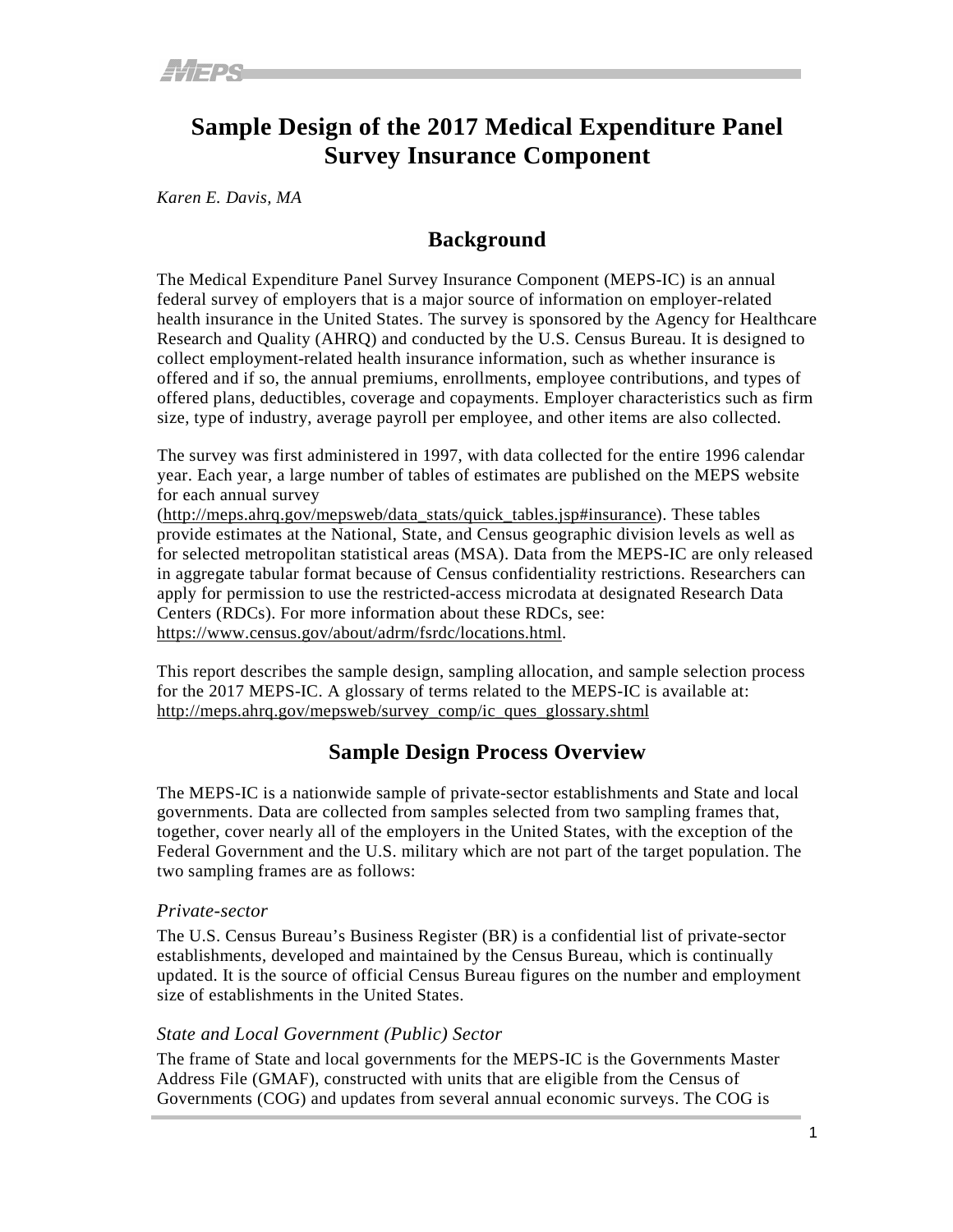conducted every 5 years by the Census Bureau and is updated continually between Census years. For more information about the COG, see: <http://www.census.gov/econ/overview/go0100.html>

The two prongs of the survey undergo separate sample selection and estimation processes. The combined sample consists of almost 46,000 employers (see Figure 1).

The overall sampling goal for the MEPS-IC is to produce nationally representative estimates for the private and State and local government sectors separately and combined as well as by State for the private sector and by Census Division for State/local governments. There were several precision goals for the 2017 MEPS survey in terms of relative standard errors (RSE) as shown in Appendix A. Figure 1 below provides an overview of the sampling processes and sample sizes in 2017 while sections on [Private-Sector](#page-8-2) and [State](#page-14-2) and Local [Government](#page-14-3) of this report describe these processes in more detail.

<span id="page-7-0"></span>

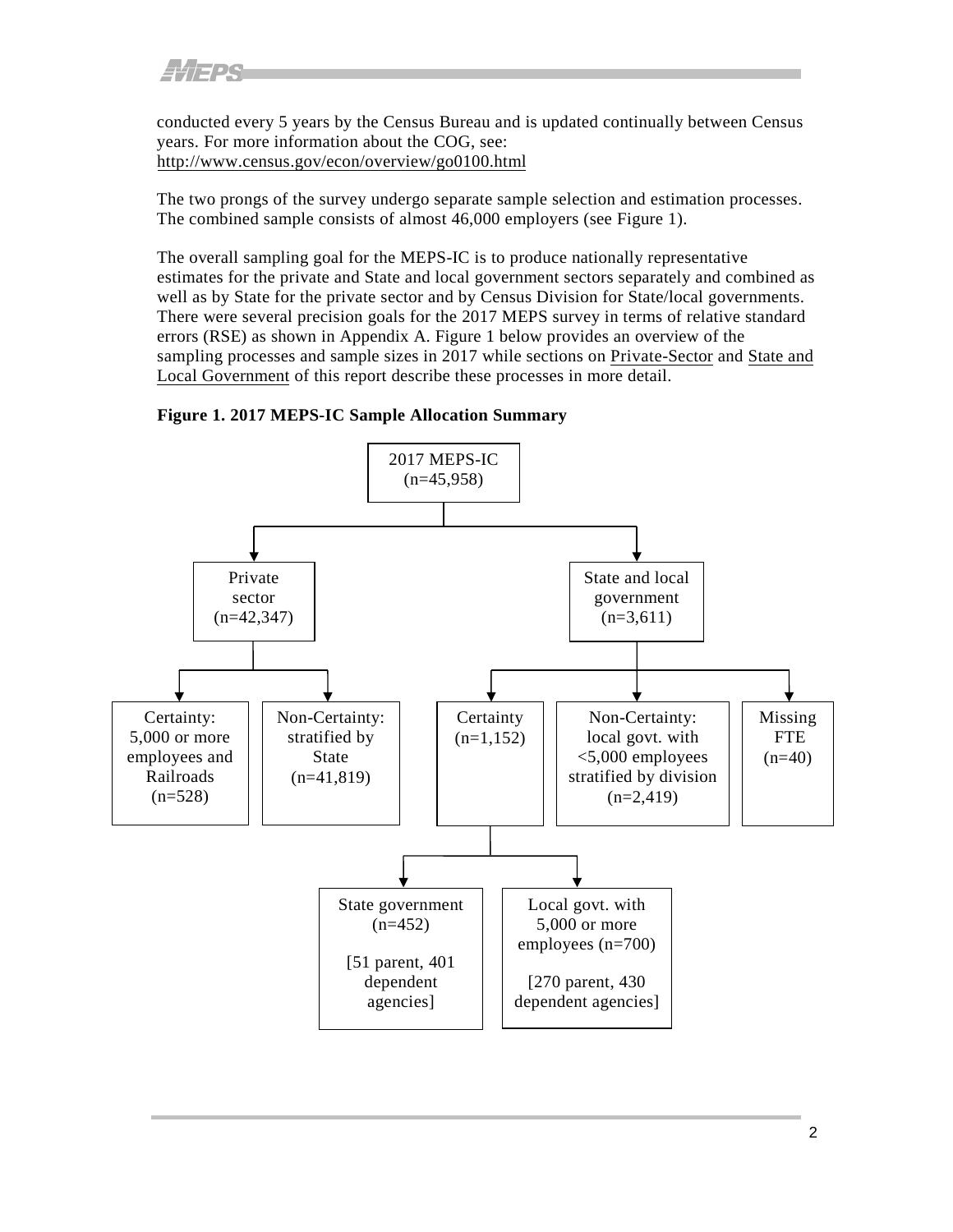#### **Private Sector**

#### <span id="page-8-2"></span><span id="page-8-1"></span><span id="page-8-0"></span>*Frame*

The private sector frame is created from the Census Bureau's Business Register (BR) and is constructed each year in March, following the timing of payroll imputation processing which is usually not completed until February. For the private sector, an establishment is defined as a particular workplace or location, while a firm is a business entity consisting of one or more business establishments under common ownership or control. In this report, establishments within firms that have more than one establishment are referred to as multiunits while other establishments are referred to as single-units.

For the 2017 MEPS frame, a single-unit establishment was included if its annual payroll was greater than zero in 2016 while multi-unit establishments were included if the annual payroll was greater than zero in 2015. Two different years were used to develop the 2017 MEPS frame because a major change to the frame construction occurred in 2008 when the survey switched from retrospective (with the interview conducted in the calendar year following the survey reference year) to current (with the interview year the same as the survey reference year) (Kearney and Sommers, 2006). This change impacted the choice of data to use to determine whether establishments are in-scope and which data are available to place them in strata. Consequently, the data year used for multi-units is one year older than for single-units because multi-unit imputation processing was not completed at the time of frame construction. There were about 7.3 million private-sector establishments in the U.S. in 2017. Note that for 2017, all large establishments with 5,000 or more employees were selected with certainty.

The following types of establishments on the BR are considered out-of-scope: U.S. Post Offices; private households; public administrations; insurance and employee benefit funds; trusts, estates, and agency accounts; offices of bank holding companies; and offices of other holding companies. Unincorporated self-employed establishments with no employees (SENEs) are excluded from the MEPS-IC frame.

Special processing occurs for railroads and single-unit agriculture production establishments. Railroads are handled in a special way because these data do not correspond to any one State (or site) and are often at the firm level instead of the establishment level. Thus, State-level data for railroads are not available on the Business Register. Because of this, all railroad firms are included in the sample (i.e., treated as certainties). In addition, the negligible number of non-railroad establishments associated with these firms are excluded from the frame. Single-unit agriculture production establishments are temporarily pulled out from the MEPS frame before the private-sector sample is drawn because there are no edits for them on the BR. These establishments are edited separately, known out-of-scopes are removed, and employment is imputed if it is missing or zero using annual payroll data, average quarterly wage factors and other data from the Bureau of Labor Statistics. After the editing process, these agricultural establishments are added back to the MEPS frame in preparation for sampling. On average, about 750 of these cases are sampled each year.

When frame construction is complete, four panels are created where each non-certainty establishment is randomly assigned to 1 of the 4 panels (see section on [Private-Sector](#page-9-2) Sample [Allocation](#page-9-2) and Selection below for definition of "certainty" and "non-certainty" establishments). When combined with the certainty establishments, each of these panels is nationally representative. Multi-unit establishments on the prior year's frame are assigned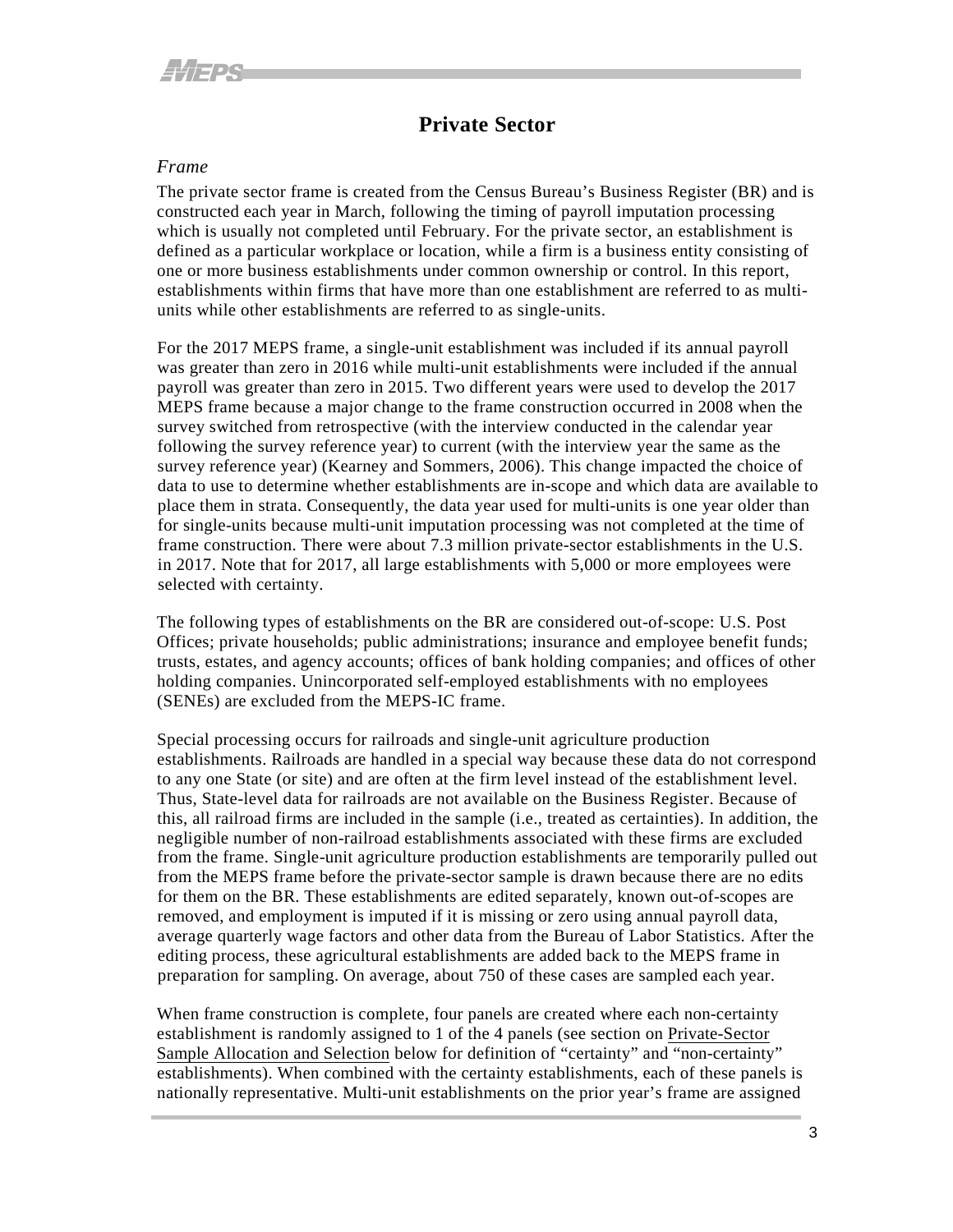## <span id="page-9-2"></span>*ALIEDS*

to the same panel as the prior year, while single-units and new multi-unit establishments are randomly assigned across the 4 panels. Each year, 2 of the 4 panels are selected for the survey comprised of one new panel and one old panel overlapping the prior year. This strategy helps to reduce the reporting burden for multi-units by reducing their chances of being repeatedly included across years into the MEPS-IC sample.

#### <span id="page-9-0"></span>*Sample Allocation and Selection*

The private sector sample is drawn at the establishment level, not at the firm level, so it is possible to have more than one establishment sampled from the same firm. There is a certainty stratum which contains establishments with employment of 5,000 or more. All of these establishments in the U.S. are selected and are not part of the State allocation process for the non-certainty sample described below. Railroad establishments are also selected with certainty in their own stratum.

For the non-certainty establishments, the optimal national allocation to States would be to allocate them proportional to the number of establishments within each State. However, for most States this would result in far too small a sample to meet State estimation goals. From experience with past MEPS-IC surveys, it has been determined that a sample of approximately 500 establishments per State yields estimates that meet most State estimation goals using State stratification and allocation processes. To meet State precision goals, an equal size sample could be allocated to each State. An allocation of equal sample to each State would produce State estimates that meet State estimation goals, but would be 50 percent less precise nationally than proportional allocation and would not produce national estimates that meet the precision target. Therefore, a compromise allocation was developed which starts by proportionally allocating about 21,000 sample establishments (based on the assumption of an 80 percent response rate) among the States. The allocation is then augmented for the 42 smallest States so that each of the 11 smallest States receive 495 additional sample establishments and each of the next 31 largest States receive 535 additional sample units. The 9 largest States are not augmented and therefore receive their entire sample allocation from the proportional allocation of the 21,000 units. This allocation results in sampling error for national estimates about 20 percent higher than if the entire sample were proportionally allocated. However, these estimates do meet national and State estimation goals (Appendix A).

Table 1 provides the 2017 MEPS private-sector sample allocation for non-certainties by State. The total allocated sample size is 41,819.

| <b>State</b> | <b>Allocated Sample</b><br>Size* | <b>Total Responding</b> |
|--------------|----------------------------------|-------------------------|
| Alabama      | 787                              | 463                     |
| Alaska       | 672                              | 449                     |
| Arizona      | 726                              | 417                     |
| Arkansas     | 672                              | 399                     |

#### <span id="page-9-1"></span>**Table 1. Private-Sector Non-Certainty Allocations by State, 2017**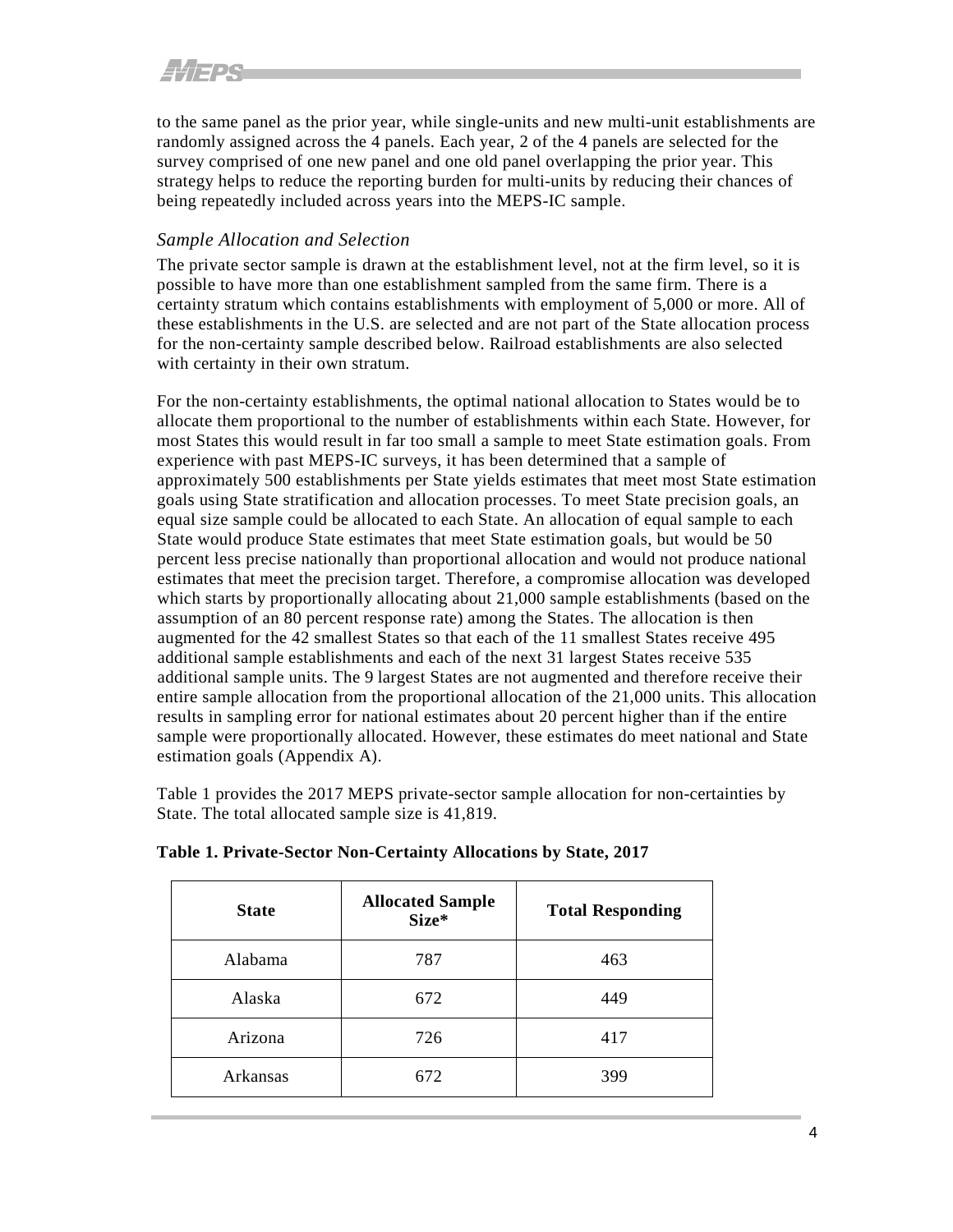$4/$  FPS

| California           | 2,748 | 1,578 |
|----------------------|-------|-------|
| Colorado             | 726   | 440   |
|                      |       |       |
| Connecticut          | 725   | 428   |
| Delaware             | 672   | 343   |
| District of Columbia | 672   | 358   |
| Florida              | 1,122 | 653   |
| Georgia              | 792   | 445   |
| Hawaii               | 672   | 365   |
| Idaho                | 672   | 432   |
| Illinois             | 726   | 419   |
| Indiana              | 726   | 482   |
| Iowa                 | 726   | 498   |
| Kansas               | 725   | 455   |
| Kentucky             | 726   | 450   |
| Louisiana            | 726   | 420   |
| Maine                | 672   | 448   |
| Maryland             | 726   | 398   |
| Massachusetts        | 725   | 440   |
| Michigan             | 756   | 475   |
| Minnesota            | 726   | 476   |
| Mississippi          | 672   | 399   |
| Missouri             | 725   | 430   |
| Montana              | 672   | 448   |
| Nebraska             | 672   | 422   |
| Nevada               | 672   | 369   |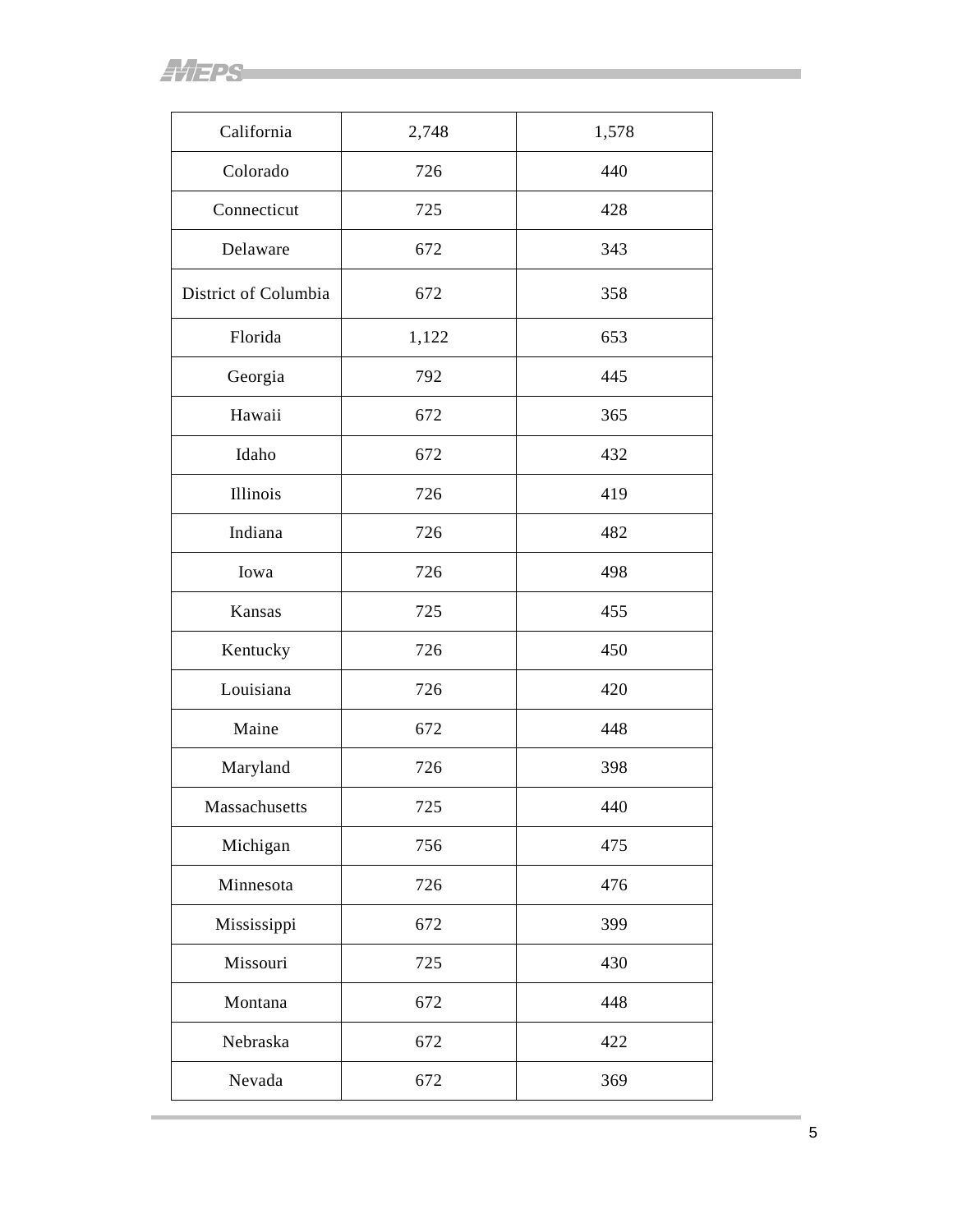**AVEPS** 

| New Hampshire      | 672    | 416    |
|--------------------|--------|--------|
| New Jersey         | 1,230  | 612    |
| New Mexico         | 672    | 435    |
| New York           | 1,437  | 748    |
| North Carolina     | 984    | 643    |
| North Dakota       | 672    | 473    |
| Ohio               | 936    | 577    |
| Oklahoma           | 726    | 454    |
| Oregon             | 725    | 485    |
| Pennsylvania       | 1,147  | 684    |
| Rhode Island       | 672    | 372    |
| South Carolina     | 726    | 482    |
| South Dakota       | 672    | 485    |
| Tennessee          | 726    | 506    |
| Texas              | 1,837  | 1,094  |
| Utah               | 726    | 514    |
| Vermont            | 672    | 503    |
| Virginia           | 876    | 526    |
| Washington         | 755    | 497    |
| West Virginia      | 672    | 459    |
| Wisconsin          | 726    | 494    |
| Wyoming            | 672    | 462    |
| Total <sup>*</sup> | 41,819 | 26,694 |

\* Total responding as of April 5, 2018.

After the State sample sizes are determined, the sample is allocated into 14 strata within each State. The 14 strata are defined by a combination of establishment size and firm size.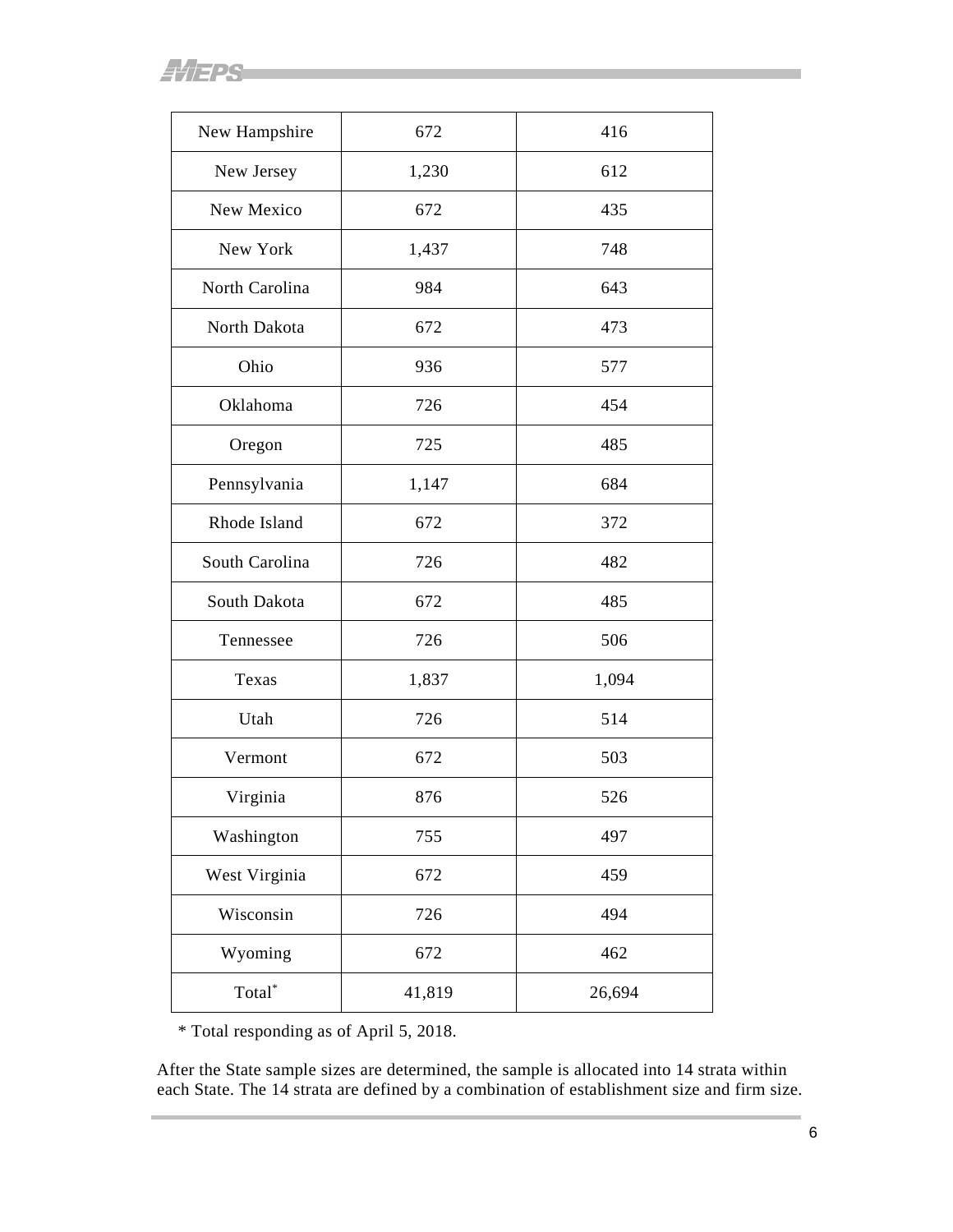The 2017 MEPS strata boundaries and allocations are listed in Table 2 below. Note that these stratum boundaries are evaluated periodically and subject to slight modifications in different years.

| <b>Stratum</b> | <b>Firm Size</b><br>(# of employees) | <b>Establishment Size</b><br>(# of employees) | <b>Total Allocation</b><br><b>Across States</b> |
|----------------|--------------------------------------|-----------------------------------------------|-------------------------------------------------|
| 11             | $1 - 12$                             | $1 - 3$                                       | 5,604                                           |
| 12             |                                      | $4 - 12$                                      | 6,983                                           |
| 21             | $13 - 87$                            | $1 - 25$                                      | 4,669                                           |
| 22             |                                      | $26 - 87$                                     | 4,638                                           |
| 31             | 88-722                               | $1 - 18$                                      | 1,296                                           |
| 32             |                                      | $19 - 64$                                     | 1,468                                           |
| 33             |                                      | $65 - 135$                                    | 1,428                                           |
| 34             |                                      | 136-272                                       | 1,014                                           |
| 35             |                                      | 273-722                                       | 704                                             |
| 41             | $723+$                               | $1 - 20$                                      | 4,356                                           |
| 42             |                                      | $21 - 87$                                     | 3,566                                           |
| 43             |                                      | 88-279                                        | 2,946                                           |
| 44             |                                      | 280-924                                       | 1,890                                           |
| 45             |                                      | 925-4,999                                     | 1,257                                           |

<span id="page-12-0"></span>

A composite of two different allocations based on the Neyman optimal allocation formula (Cochran, 1977) is used to obtain the State-level non-certainty allocation for the i<sup>th</sup> stratum within each State as follows:

 $r_{si} = .11 n_{si} + .89 m_{si}$ 

The first allocation is performed as follows based on the standard deviation calculated for the estimated percent of all establishments that offer health insurance: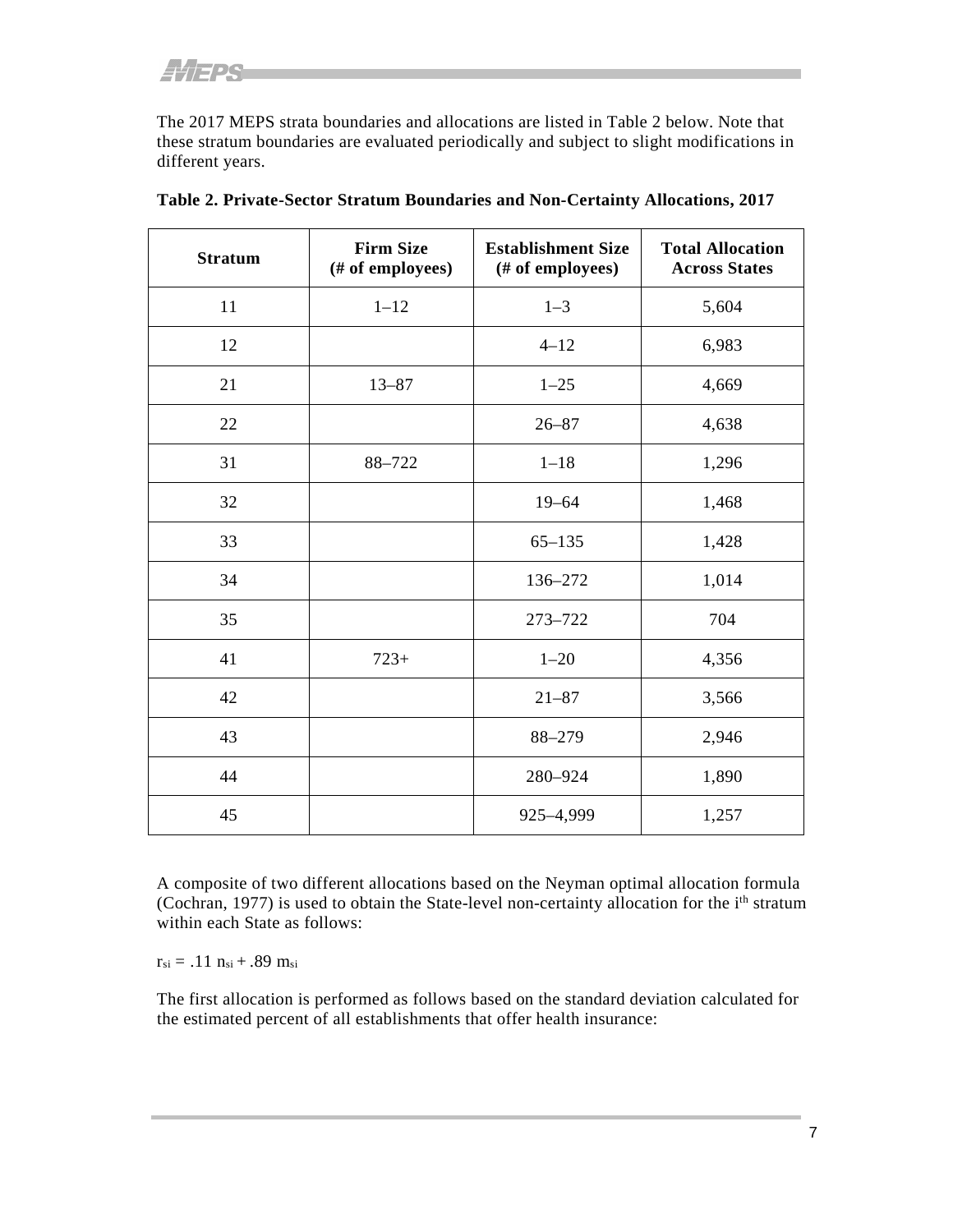$$
n_{si} = \frac{N_{si}S_{1si}}{\sum_{i=1}^{14} N_{si}S_{1si}} n_{s}
$$

where

 $N_{si}$  is the number of establishments in the i<sup>th</sup> stratum in the s<sup>th</sup> State,

ns is the State sample size,

 $S_{1si}$  is the standard deviation for the s<sup>th</sup> State and the i<sup>th</sup> stratum calculated based on the percentage of all establishments that offer health insurance and,

 $n_{si}$  is the allocation to the i<sup>th</sup> stratum in the s<sup>th</sup> State.

The second allocation is performed in the same manner but using a different key MEPS-IC estimate (total enrollees) as follows:

$$
m_{si} = \frac{N_{si}S_{2si}}{\sum_{i=1}^{14} N_{si}S_{2si}} n_{s}
$$

where

 $N_{si}$  is the number of establishments in the i<sup>th</sup> stratum in the s<sup>th</sup> State,

ns is the State sample size,

 $S_{2si}$  is the standard deviation for the s<sup>th</sup> State and the i<sup>th</sup> stratum calculated based on total enrollees, and

 $m_{si}$  is the allocation to the i<sup>th</sup> stratum in the s<sup>th</sup> State.

The final allocation,  $r_{si}$ , is the weighted allocation obtained by taking the weighted value of the optimal allocations for the two variables. The weighting factors for the final allocation (.11 and .89) were determined based on an evaluation of the best overall balance in precision of estimates for the 2 variables.

Once these allocations are completed, each establishment in a stratification cell is given the same chance of selection equal to

 $p_{si} = r_{si}/N_{si}$  where  $r_{si}$  is the final allocation within the State.

At this point, in order to reduce the reporting burden on large firms—where a single respondent may sometimes be able to provide the information for more than one establishment owned by that firm, the probabilities are adjusted.

The values of the  $p_{si}$ 's for all establishments linked to the same firm on the frame are summed. This yields the number of establishments that are expected to be selected for that firm. For a small number of firms, this expected value is large and potentially a burden for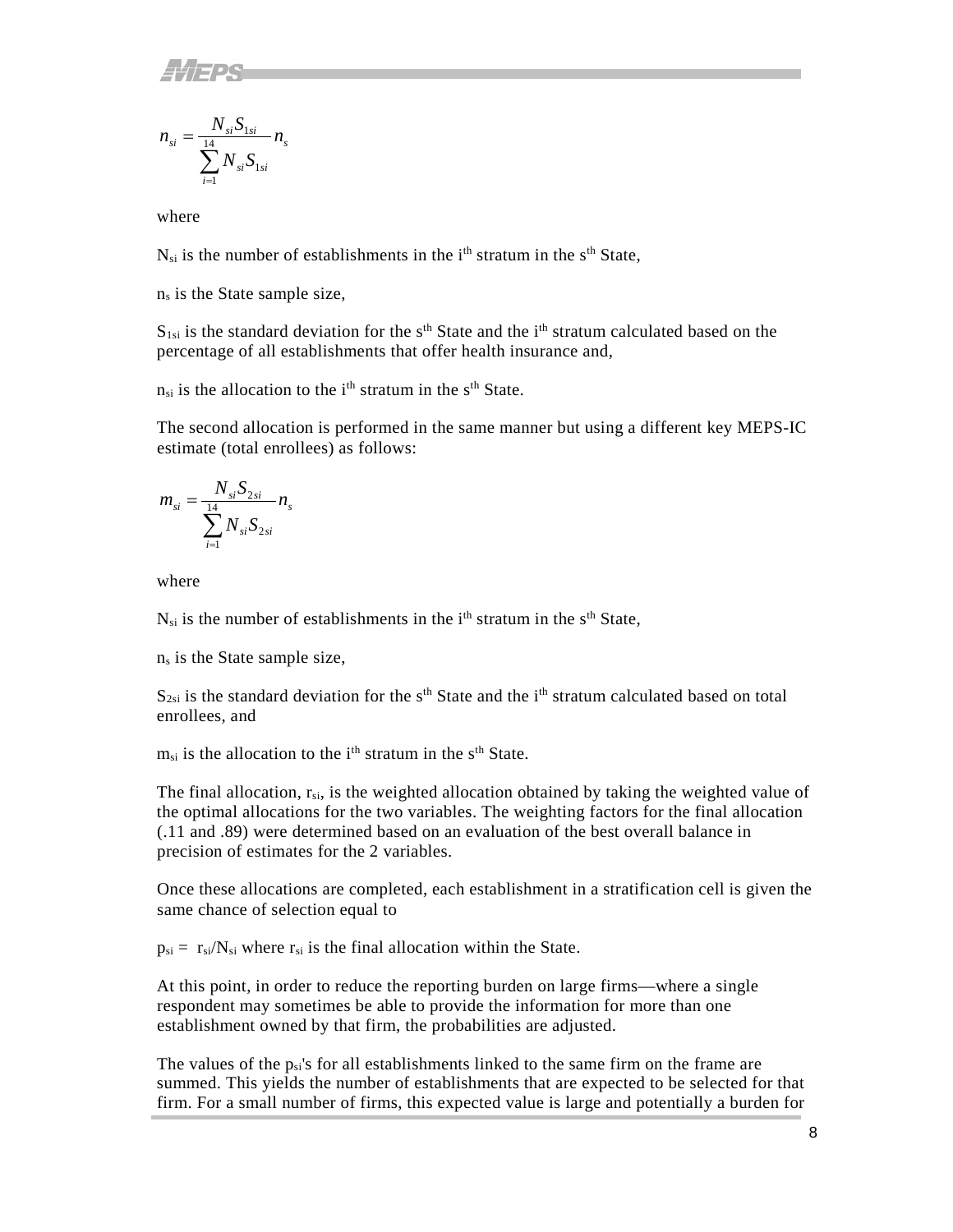<span id="page-14-3"></span><span id="page-14-2"></span>the responding firms. Moreover, since the insurance offered to employees of establishments within very large firms is often similar, it is more efficient to reduce sample within these firms to both minimize burden and increase sample for other establishments.

To reduce this expected number of establishments, the probabilities of selection are reduced to a level that minimizes response burden using adjustment factors that are based on firm size. To make up for this reduction in sample, the probability of selection for all other establishments in a stratification cell that contains an establishment with a reduced probability of selection is increased (see example in Appendix B). The increase is calculated by the amount necessary to have the sum of the probabilities of selection within the strata equal  $r_{si}$ . Once these probabilities of selection are finalized, the allocated samples are selected using systematic sampling. To perform this selection, the file is sorted by State, strata, industry and number of employees. This assures a good balance of establishments within strata.

Prior to 2007, a birth sample was included in the sample allocation, in order to capture any newly created establishments after the frame was constructed but prior to data collection. However, the switch to current year data collection in 2008 eliminated the need for an annual birth sample. While the primary focus for this report is the 2017 survey design, there have also been other significant changes to the sampling design since 2003. A history of the changes to the sample allocations can be found in Appendix C.

The sample sizes for private-sector establishments, reported by single-unit and multi-units, beginning with the 1996 survey can be found at the following link: [http://meps.ahrq.gov/mepsweb/survey\\_comp/ic\\_sample\\_size.jsp.](http://meps.ahrq.gov/mepsweb/survey_comp/ic_sample_size.jsp) 

In some years, slight modifications are made to the MEPS-IC to improve various aspects of the survey. For details see Section VIII at the following link: [http://meps.ahrq.gov/mepsweb/survey\\_comp/ic\\_technical\\_notes.shtml.](http://meps.ahrq.gov/mepsweb/survey_comp/ic_technical_notes.shtml)

#### **State and Local Government**

#### <span id="page-14-1"></span><span id="page-14-0"></span>*Frame*

The frame of State and local governments for the MEPS-IC is the Governments Master Address File (GMAF), constructed with units that are eligible from the Census of Governments (COG) and updates from several annual economic surveys. The GMAF universe is updated continuously, although a formal and comprehensive update occurs during the COG. The COG identifies and describes all units of governments in the U.S., and provides benchmark figures of public finance and public employment, including how governments are organized, how many people they employ and payroll amounts, and the finances of governments. The COG occurs every five years for years ending in "2" and "7" and the 2017 COG was used for the 2017 MEPS-IC frame. There are also annual surveys, such as the Boundary and Annexation Survey, the Annual Finance Survey and the Annual Survey of Personnel and Payroll (ASPEP), which provide periodic updates to the GMAF. From the survey/census collection period, the data are reviewed and edited as necessary, and the GMAF universe is updated 1.5-2 years following initial collection cycle. A parent government is defined as a State or local governmental entity, while dependent agencies are associated with a parental governmental agency and includes entities such as community colleges, libraries, school boards, etc. The sampling unit for governments is the parent agency along with its dependent agencies (if any). Note that for 2017, all dependent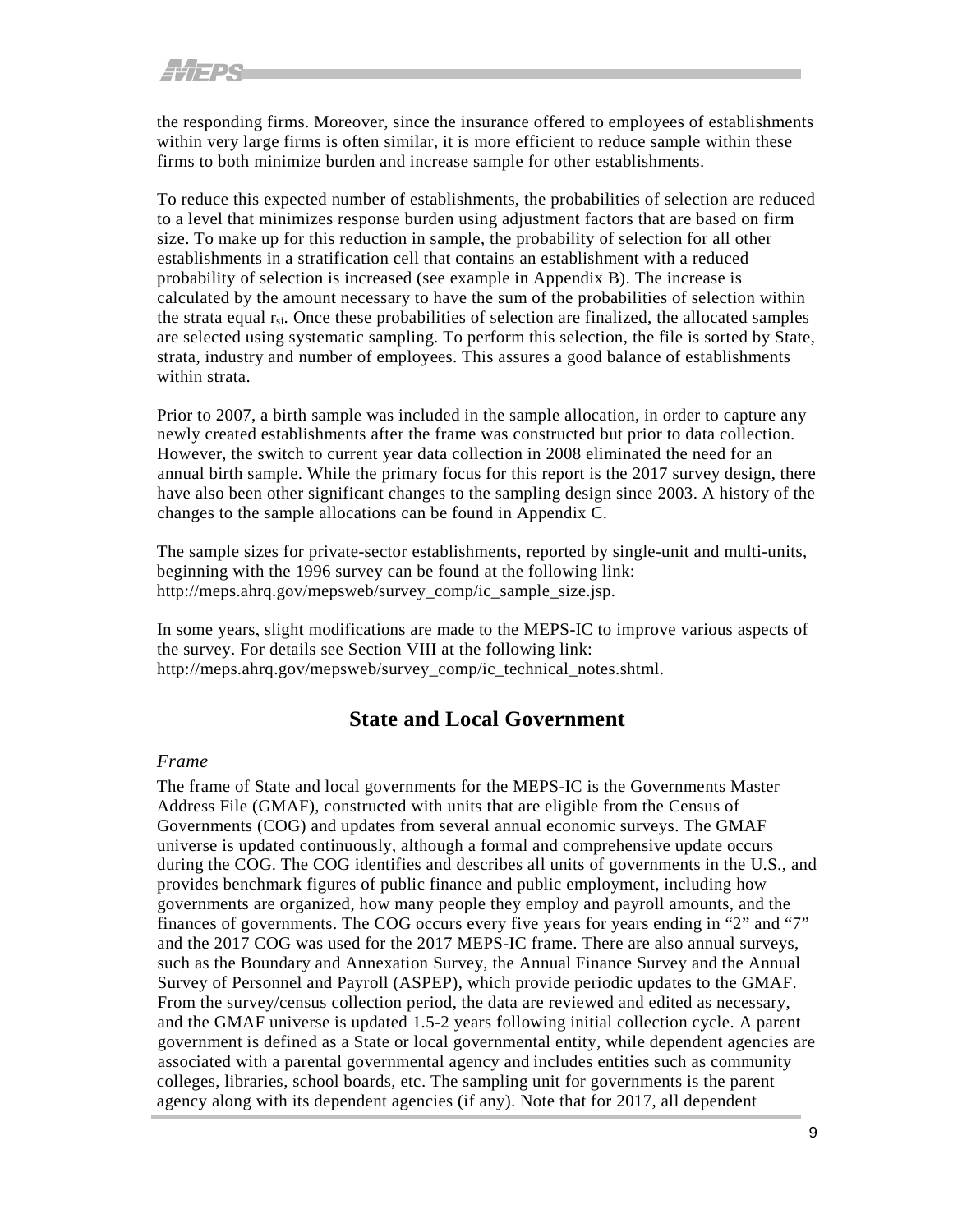<span id="page-15-2"></span>agencies were sampled for certainty governments (see section on State and Local [Government](#page-15-2) Sample Allocation and Selection below for definition of "certainty" governments). There were about 90,000 State and local governments in the U.S. in 2017. The Federal Government, the U.S. military, and U.S. Post Offices are considered out-ofscope for the survey.

#### <span id="page-15-0"></span>*Sample Allocation and Selection*

The 2017 MEPS-IC State and local government sample consists of three components: certainties, sampled non-certainties, and sampled missing Full-Time Equivalent (FTE) employment cases. The certainty governments are comprised of the 51 State governments (including Washington, D.C.) and any local government with over 5,000 employees (700 cases in 2017). All certainty cases are assigned a base sample weight equal to 1.0.

The non-certainty government sample covers all other governments (except for missing FTE cases described in the last paragraph of this section below) and is stratified by the 9 Census divisions. The divisions are defined in Table 3 below.

| <b>Census Division</b>    | <b>States</b>                                                                                                          |
|---------------------------|------------------------------------------------------------------------------------------------------------------------|
| New England               | Connecticut, Maine, Massachusetts, New Hampshire, Rhode<br>Island, Vermont                                             |
| Middle Atlantic           | New Jersey, New York, Pennsylvania                                                                                     |
| <b>East North Central</b> | Illinois, Indiana, Michigan, Ohio, Wisconsin                                                                           |
| <b>West North Central</b> | Iowa, Kansas, Minnesota, Missouri, Nebraska, North Dakota,<br>South Dakota                                             |
| South Atlantic            | Delaware, District of Columbia, Florida, Georgia, Maryland,<br>North Carolina, South Carolina, Virginia, West Virginia |
| <b>East South Central</b> | Alabama, Kentucky, Mississippi, Tennessee                                                                              |
| <b>West South Central</b> | Arkansas, Louisiana, Oklahoma, Texas                                                                                   |
| Mountain                  | Arizona, Colorado, Idaho, Montana, Nevada, New Mexico,<br>Utah, Wyoming                                                |
| Pacific                   | Alaska, California, Hawaii, Oregon, Washington                                                                         |

#### <span id="page-15-1"></span>**Table 3. Census Division by State**

A non-certainty sample size of 200 governments is allocated to each Census division for a total of 1,800. To perform the selection using probability proportional to size (PPS) sampling, each government is given a measure of size equal to the square root of its total FTE employment (which includes any dependent agency employment). The selection probability  $(p_{ij})$  for a single government is determined as the total final Census division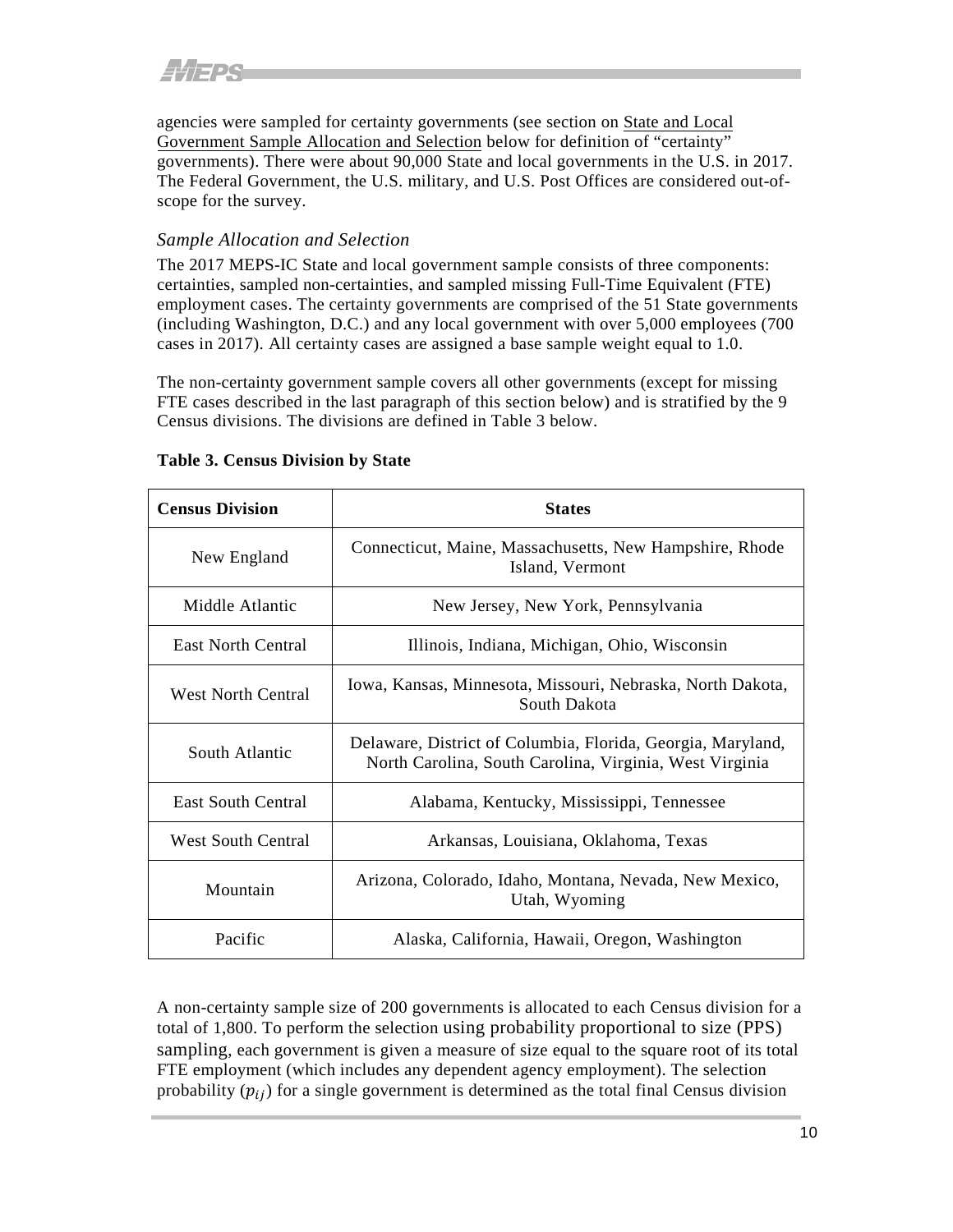non-certainty State government allocation (i.e., 200), times the government's measure of size, divided by the sum of all measures of size for all governments within the Census division on the frame.

$$
p_{ij} = \frac{200 * MOS_{ij}}{\sum_{i=1}^{n_j} MOS_{ij}}
$$

where

 $MOS_{ij}$  is the square root of the non-certainty government FTE employment for the i<sup>th</sup> government unit in the j<sup>th</sup> Census division,

 $n_j$  is the total number of units in the  $j<sup>th</sup>$  Census division.

The non-certainty government sample within each Census division is selected using a systematic PPS sampling from a file sorted by State, type of government (county, city, township, school district, special district) within the State, and by FTE employment within type of government. For every selected case, a base sample weight equal to the inverse of the selection probability (*p*) is assigned.

Table 4 provides the 2017 non-certainty sample allocations for the public sector.

<span id="page-16-0"></span>**Table 4. State and Local Government Allocations per Census Division, 2017**

| <b>Census Division</b>    | <b>Selected Sample</b> | <b>Total Sample (parent</b><br>and dependent agencies) |
|---------------------------|------------------------|--------------------------------------------------------|
| New England               | 200                    | 295                                                    |
| Middle Atlantic           | 200                    | 232                                                    |
| <b>East North Central</b> | 200                    | 224                                                    |
| <b>West North Central</b> | 200                    | 219                                                    |
| South Atlantic            | 200                    | 360                                                    |
| <b>East South Central</b> | 200                    | 276                                                    |
| <b>West South Central</b> | 200                    | 271                                                    |
| Mountain                  | 200                    | 301                                                    |
| Pacific                   | 200                    | 241                                                    |
| Total                     | 1,800                  | 2,419                                                  |

Finally, it should be noted that cases that have missing FTE employment on the frame are placed into a separate file for processing before the non-certainty sample is drawn. A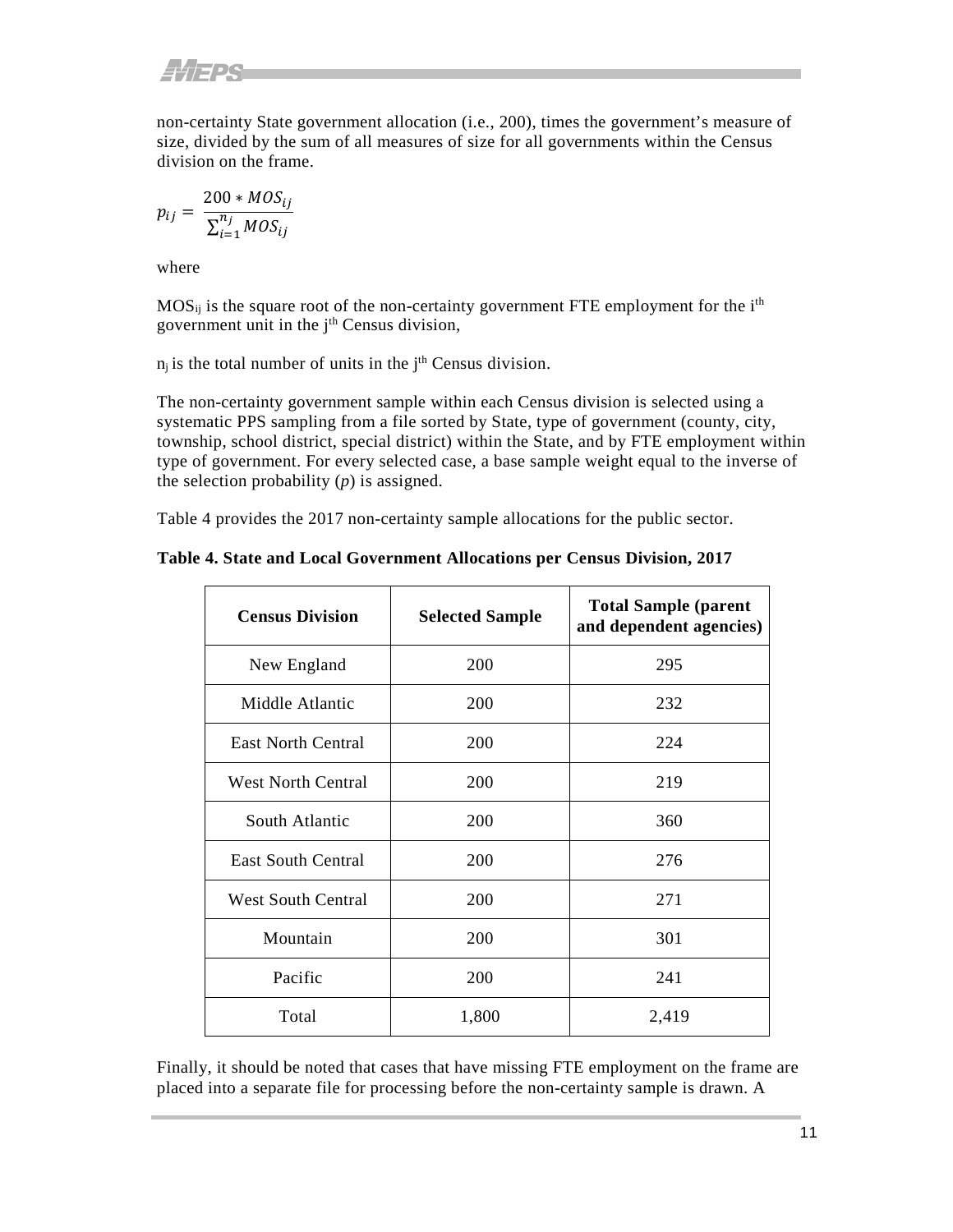systematic sample of 40 cases is drawn from the cases in this file. To perform this selection, the file is first sorted by State, type of government, and total employees within type of government (if available). Every sampled case determined to be in-scope is assigned a base sample weight equal to the number of missing FTE cases divided by 40.

#### **Summary**

<span id="page-17-0"></span>This report described the sample design, sample allocation, and sample selection processes for both the private-sector and State and local governments within the MEPS-IC. This information is important for researchers using the data who wish to understand its sampling structure. The details presented in this report apply specifically to the 2017 data year. Insurance Component data files are not available for public release; however an extensive series of published tables is available at

[http://meps.ahrq.gov/mepsweb/survey\\_comp/Insurance.jsp.](http://meps.ahrq.gov/mepsweb/survey_comp/Insurance.jsp)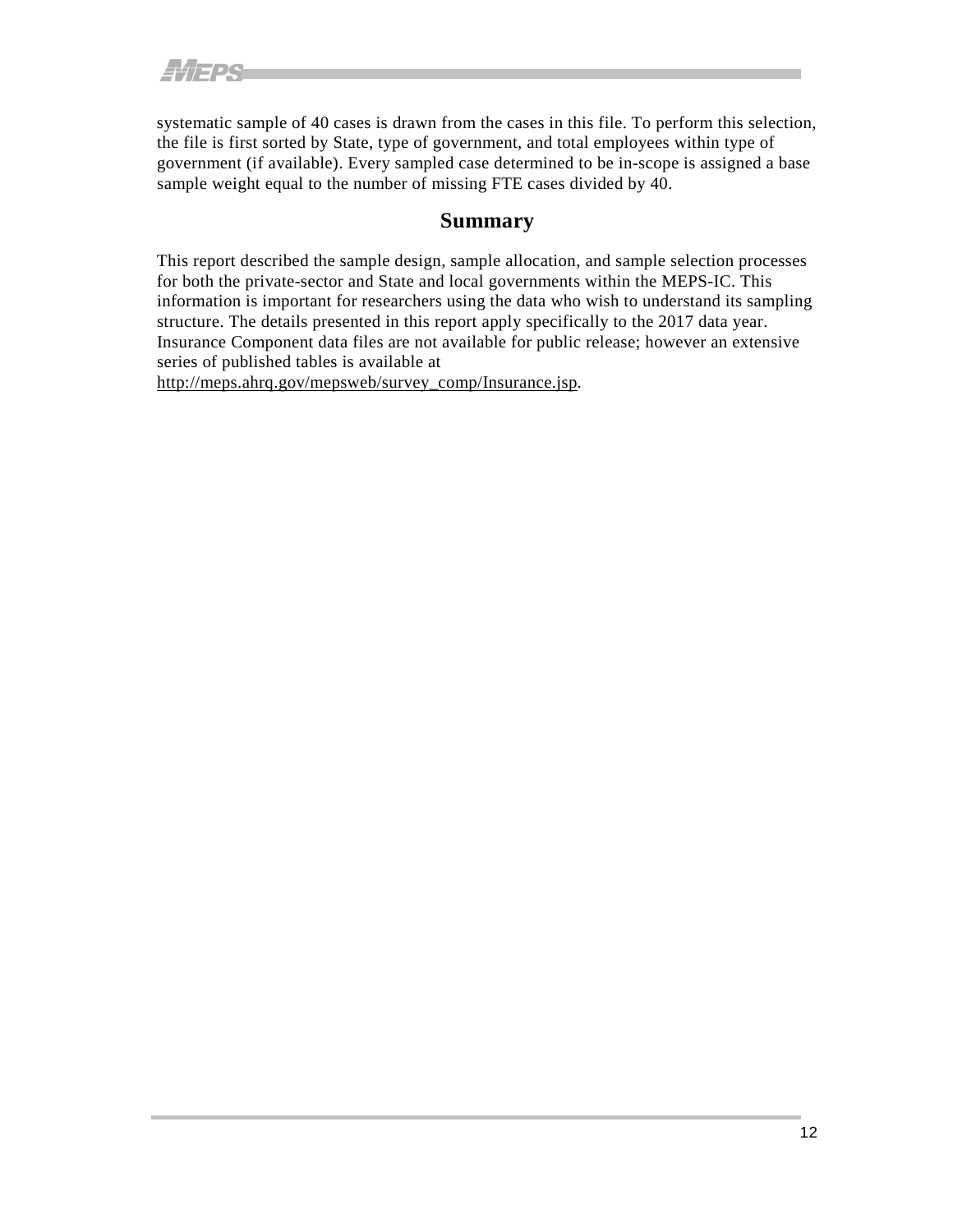#### **References**

<span id="page-18-0"></span>Cochran, W.G. *Sampling Techniques*. New York: John Wiley and Sons; 1977.

Davis K. *Sample Design of the 2014 Medical Expenditure Panel Survey Insurance Component*. Methodology Report No. 30. June 2015. Agency for Healthcare Research and Quality, Rockville, MD.

[http://www.meps.ahrq.gov/mepsweb/data\\_files/publications/mr30/mr30.pdf](http://www.meps.ahrq.gov/mepsweb/data_files/publications/mr30/mr30.pdf)

Kashihara D. *Construction of Weights for the 2011 Medical Expenditure Panel Survey Insurance Component*. Methodology Report No. 28. October 2013. Agency for Healthcare Research and Quality, Rockville, MD. [http://www.meps.ahrq.gov/mepsweb/data\\_files/publications/mr28/mr28.pdf](http://www.meps.ahrq.gov/mepsweb/data_files/publications/mr28/mr28.pdf)

Kearney A., Sommers J.P. *Switching from Retrospective to Current Year Data Collection in the Medical Expenditure Panel Survey-Insurance Component*. 2006. In *JSM Proceedings.* Business and Economic Statistics Section. Alexandria, VA: American Statistical Association.

Sommers J.P. *List Sample Design of the 1996 Medical Expenditure Panel Survey Insurance Component*. Rockville (MD): Agency for Health Care Policy and Research; 1999. MEPS Methodology Report No. 6. AHCPR Pub. No. 99-0037.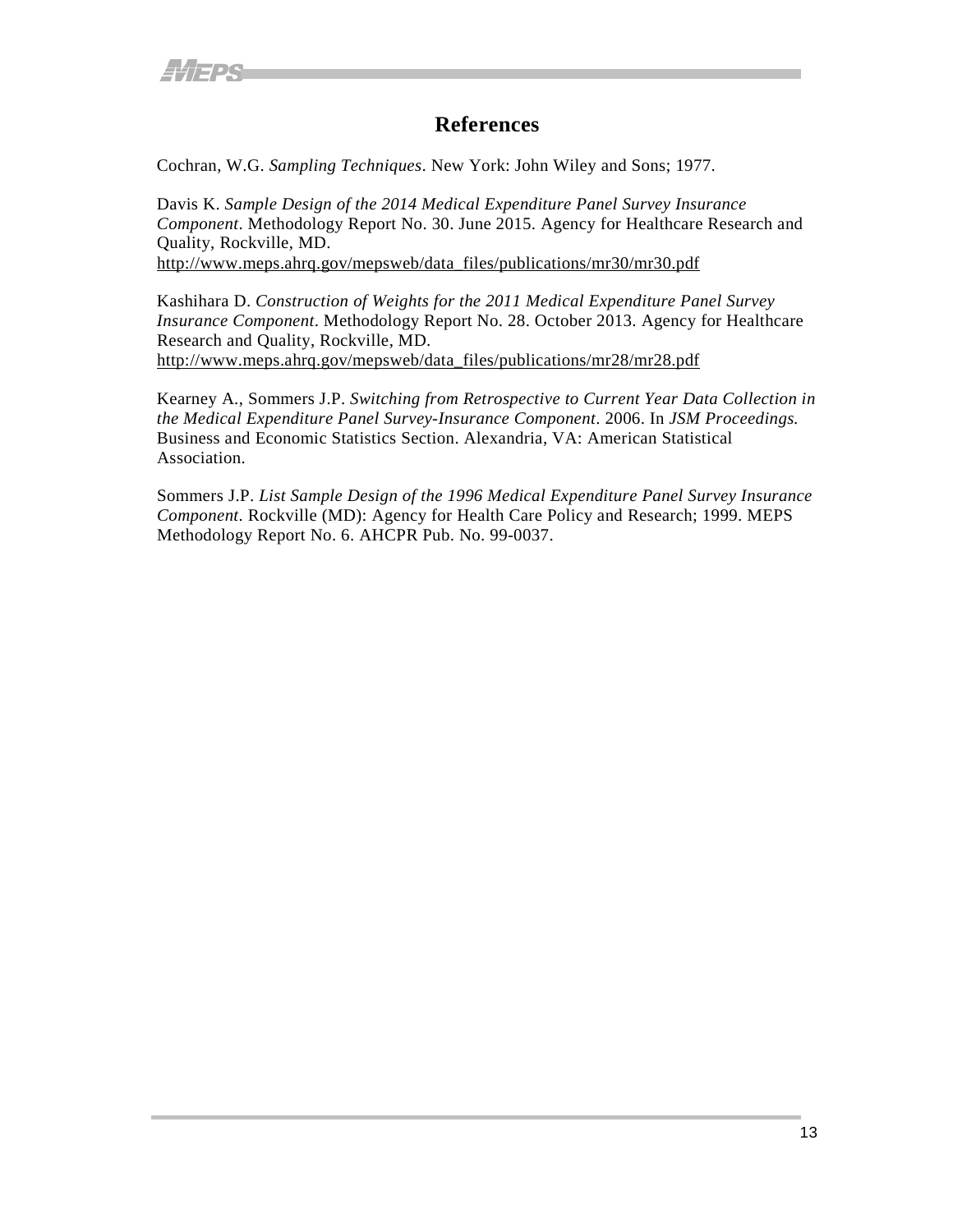## **Appendices**

#### <span id="page-19-1"></span><span id="page-19-0"></span>**Appendix A. 2017 MEPS-IC Relative Standard Error Estimation Goals**

|                              | <b>Private</b>  |              | <b>State and Local Government</b> |                 |
|------------------------------|-----------------|--------------|-----------------------------------|-----------------|
|                              | <b>National</b> | <b>State</b> | <b>National</b>                   | <b>Division</b> |
| <b>Average Premiums</b>      | 0.005           | 0.030        | 0.0075                            | 0.0375          |
| <b>Average Contributions</b> | 0.015           | 0.090        | 0.020                             | 0.100           |
| Proportions                  | 0.0075          | 0.300        | 0.010                             | 0.050           |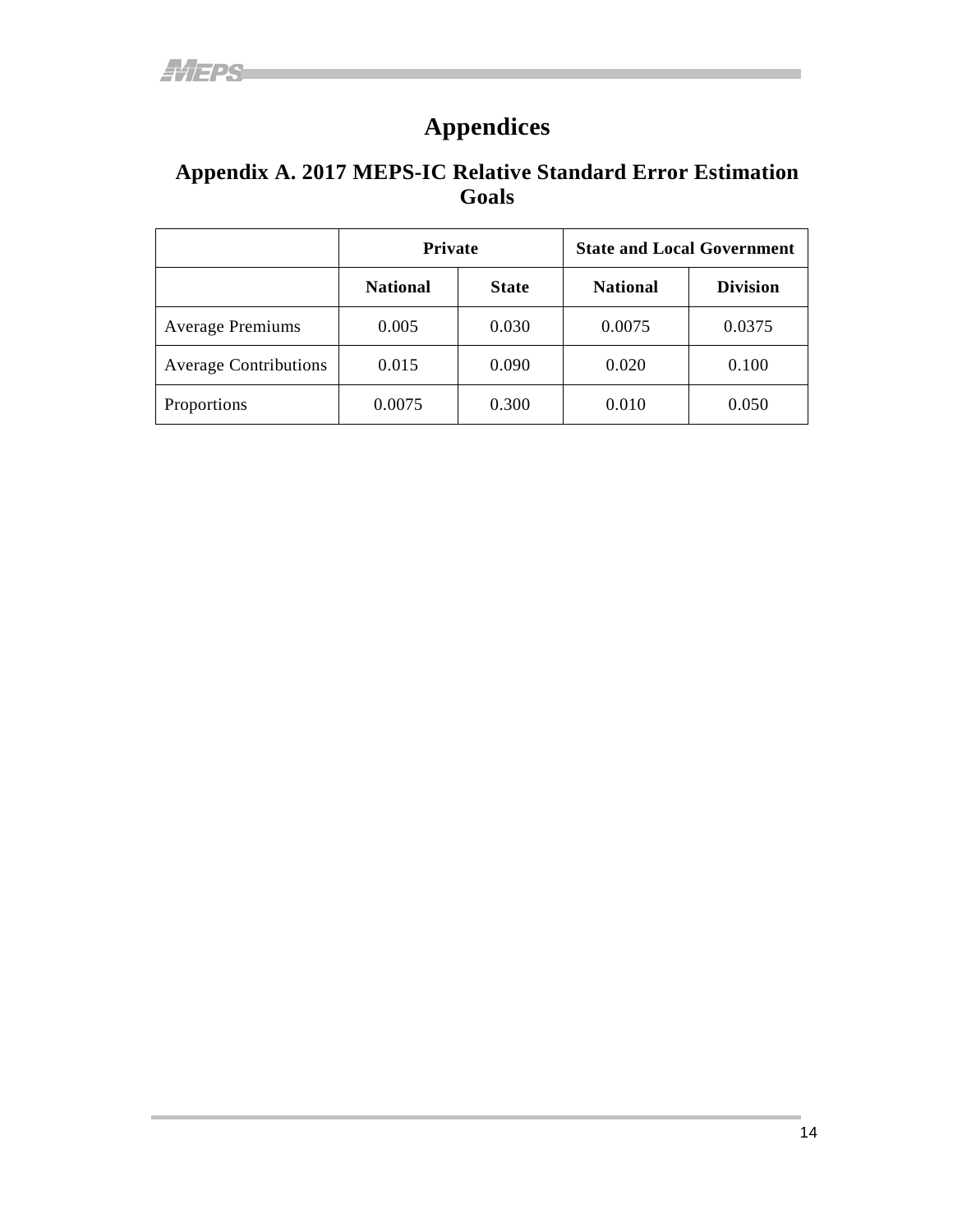| Firm     | <b>Selection</b><br>Probability | <b>Revised Selection</b><br><b>Probability</b> |
|----------|---------------------------------|------------------------------------------------|
| Firm ABC |                                 |                                                |
| Estab #1 | 0.55                            | 0.34                                           |
| Estab #2 | 0.75                            | 0.53                                           |
| Estab #3 | 0.75                            | 0.53                                           |
| Firm DEF |                                 |                                                |
| Estab #1 | 0.20                            | 0.85                                           |
| Total    | 2.25                            | 2.25                                           |

#### <span id="page-20-0"></span>**Appendix B. Example of Revised Selection Probabilities for Two Private-Sector Firms**

Let's say Firm ABC has three establishments. If we sum the selection probabilities in column two for the firm, it yields the expected number of establishments to be selected (2.05) for Firm ABC. However, two establishments may be a response burden for the Firm. Thus we reduce the selection probabilities for all establishments for Firm ABC, and make up for this reduction by an increase for Firm DEF.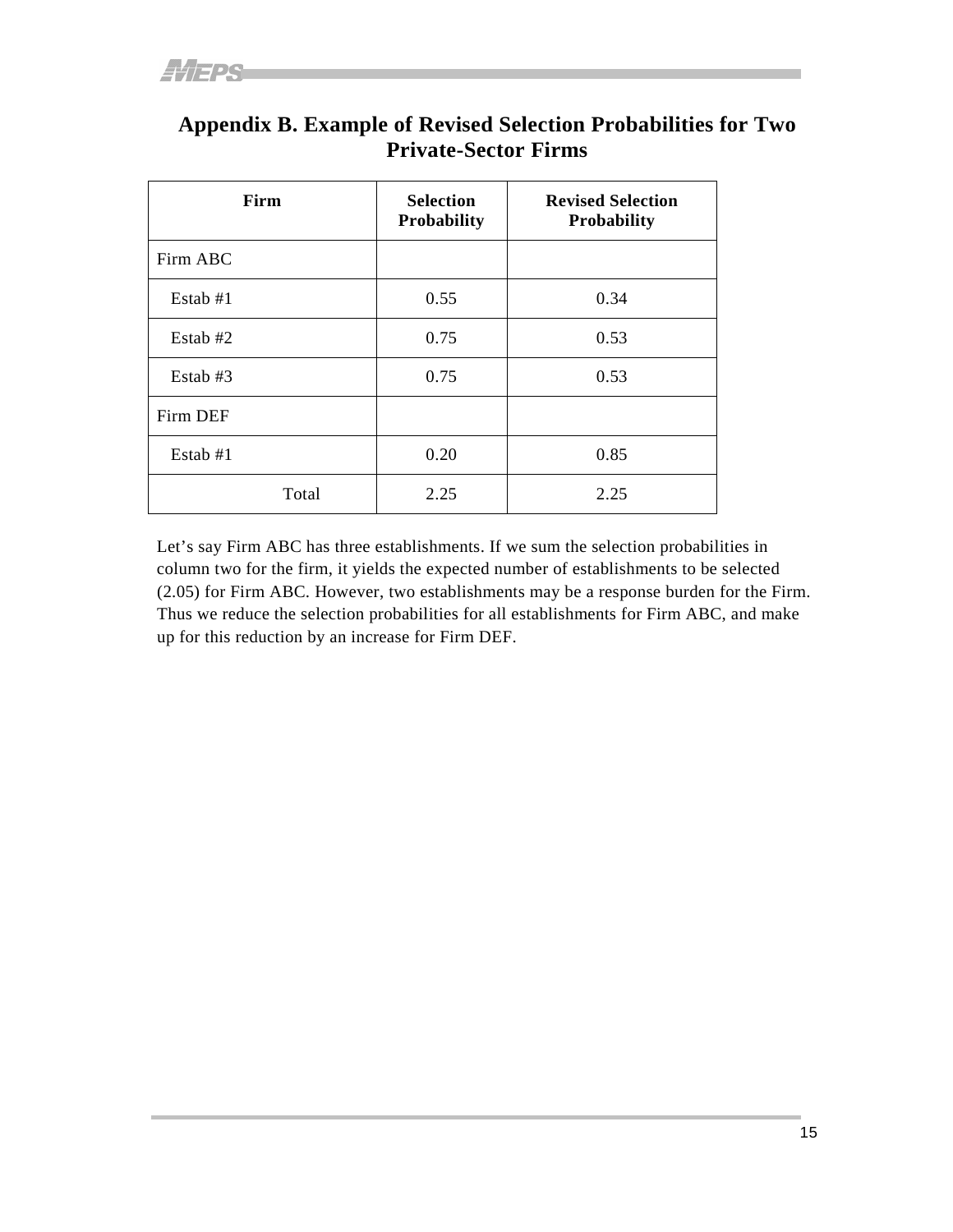## <span id="page-21-0"></span>**Appendix C. History of Changes to the MEPS-IC Sample Allocation**

| Year | <b>Changes</b>                                                                                                                                                                                                                                                                                                                                                                                                                            |
|------|-------------------------------------------------------------------------------------------------------------------------------------------------------------------------------------------------------------------------------------------------------------------------------------------------------------------------------------------------------------------------------------------------------------------------------------------|
| 2003 | <b>Private sector</b> – The strata within each State were redefined and a<br>separate certainty stratum was created. Logistic regression was used to<br>assign establishments to strata in order to obtain a reduction in variance.                                                                                                                                                                                                       |
|      | http://meps.ahrq.gov/mepsweb/data_files/publications/mr18/mr18.shtml#<br>WithinStates                                                                                                                                                                                                                                                                                                                                                     |
|      | Additional funding due to the dropping of the HC-IC link sample allowed<br>for sufficient sample in every state for the purpose of making state-level<br>estimates.                                                                                                                                                                                                                                                                       |
|      | Virginia purchased additional sample for their state to support sub-state<br>estimates. See following link for full list of additional samples purchased<br>by States in earlier years.<br>http://meps.ahrq.gov/mepsweb/survey_comp/ic_technical_notes.shtml#st<br>ateestimates                                                                                                                                                           |
|      | <b>State and local governments – The nine Census divisions were used as</b><br>non-certainty strata instead of States.                                                                                                                                                                                                                                                                                                                    |
| 2004 | <b>Private sector</b> – Within each State, allocation to the strata was<br>determined separately to avoid assigning to a stratum a sample size that<br>was larger than the number of establishments available within that<br>stratum.                                                                                                                                                                                                     |
|      | Due to budget restrictions, the non-certainty strata sample was reduced<br>across all states by approximately 4 percent.                                                                                                                                                                                                                                                                                                                  |
| 2005 | <b>Private sector</b> – The allocation was increased for Alaska and Louisiana<br>for this year only. A total of 770 establishments were added to the sample<br>evenly divided between the two States. The extra sample was allocated<br>across the strata that are less likely to have health insurance or likely to<br>contain only small businesses.                                                                                    |
| 2006 | Private sector - Budget constraints required an additional reduction of<br>100 establishments from the total allocation. Also, the one-time increase<br>in the allocation for Alaska and Louisiana was dropped.                                                                                                                                                                                                                           |
| 2007 | Due to the transition from retrospective to current year data collection,<br>there was no survey to collect data for 2007.                                                                                                                                                                                                                                                                                                                |
| 2008 | <b>Private sector</b> – Allocation returned to the original stratification method<br>used prior to 2003, with establishment and firm size classes used for<br>placing establishments into strata. The allocation at the State level was<br>the same as in 2006, and a majority of States had 14 strata. However,<br>smaller States had 8 strata since the strata in these States were collapsed<br>due to small allocations in 1996-2002. |